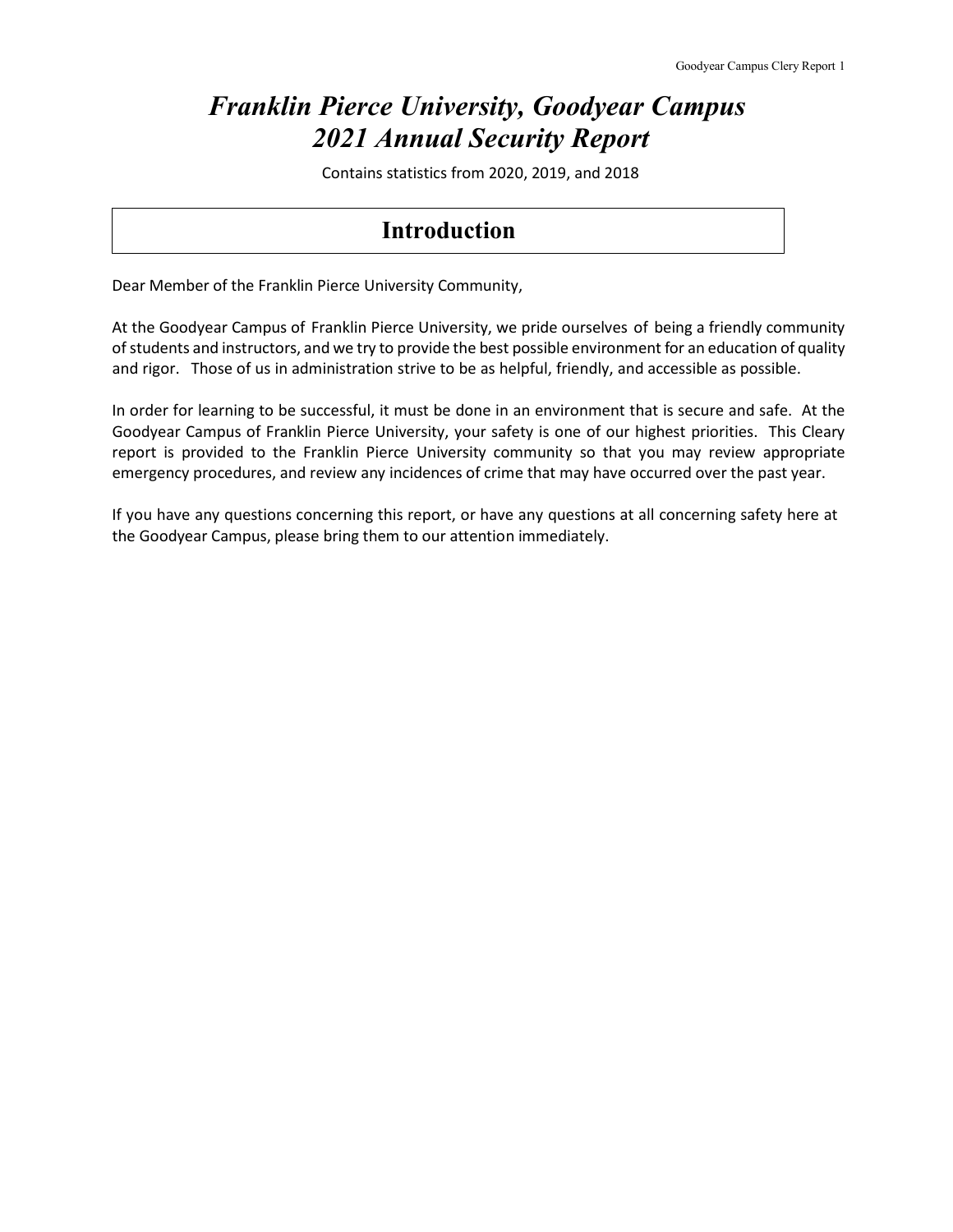# **Geography**

### OUR CAMPUS IN GOODYEAR, AZ IS LOCATED AT 14415 WEST VAN BUREN STREET, BUILDING A, SUITE 100, GOODYEAR, AZ 85338.

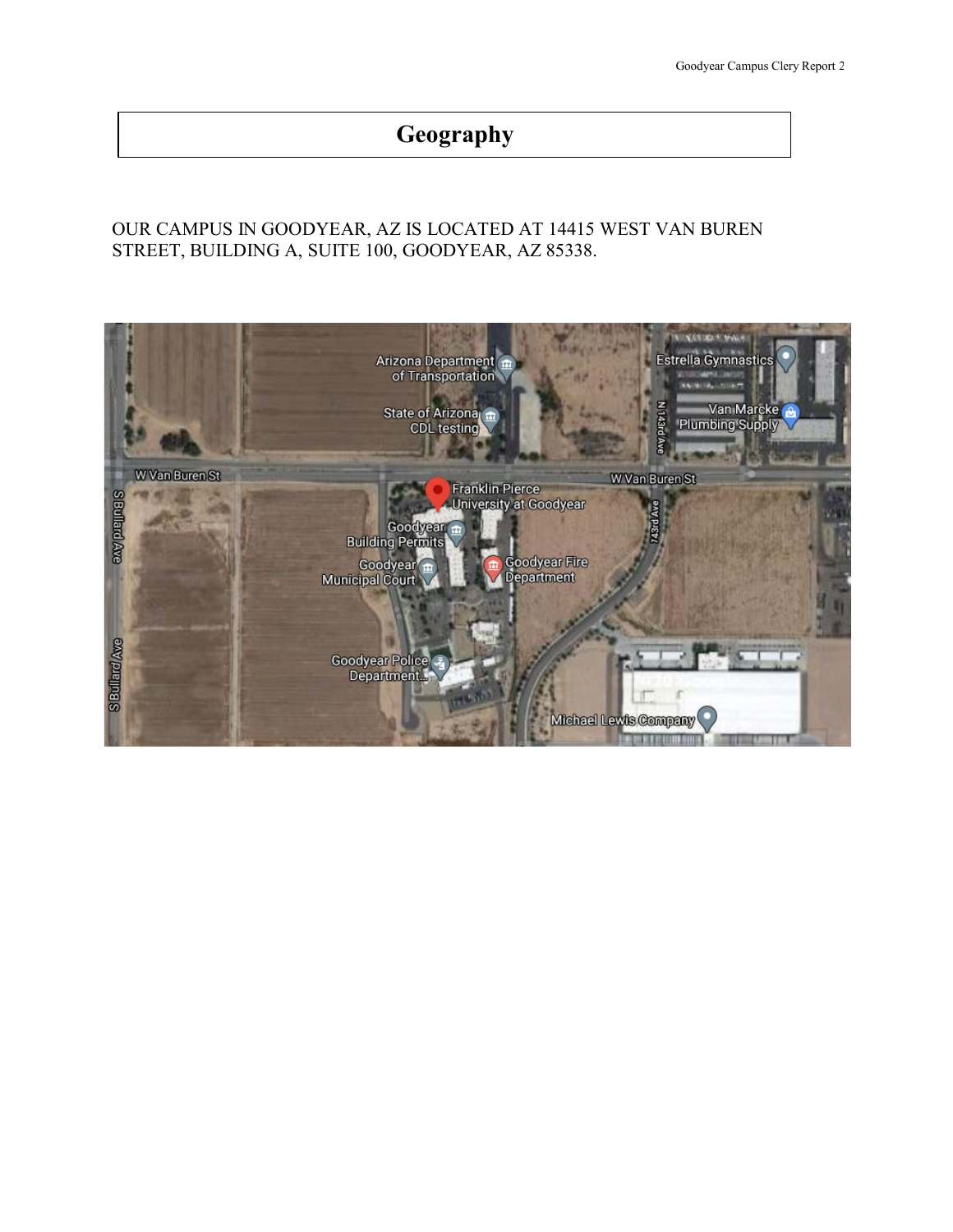## **Reporting Crimes and Emergencies**

All members of the Franklin Pierce University, Goodyear Campus, are encouraged to report emergencies and suspected criminal activity to the Campus Director or administrative staff IMMEDIATELY. The administrative staff will contact the Goodyear Police Department, when crimes or emergencies are reported to their offices.

The Goodyear Police Department is part of the 9-1-1 emergency phone system for immediate emergency assistance. If you witness a crime or wish to report an emergency, call 9-1-1 or report in person to the administrative staff office. If the office is closed, please use the courtesy phone in the student lounge. This is a free call from the courtesy phone.

When reporting a crime or emergency;

- 1. **Remain calm**.
- 2. **Give the location of the incident** address, room number.
- 3. **Identify yourself** and give a **call back telephone number**. Your identity will remain confidential if you wish, however it is important we be able to contact you if we need additional information.
- 4. **State the incident you are reporting** i.e. theft, medical emergency, etc.
- 5. **Describe the scene** who and how many people are there, if medical treatment is being given, description of subjects, etc.
- 6. **State the subject's direction of flight**, if applicable.
- 7. **Stay on the phone** until the dispatcher has recorded all of the information.

When a crime or other serious incident is reported, a Goodyear Police Officer will be dispatched to the scene to render assistance and/or investigate the incident. If the situation presents a significant or imminent danger to the Community, the Campus Director will determine if notice needs to be made to other members of the campus. All information regarding reports of criminal activity will be forwarded to the Director of Campus Safety at the Rindge campus.

Response to fire emergencies is provided by the Goodyear Fire Department.

The Goodyear Fire Department provides response to medical emergencies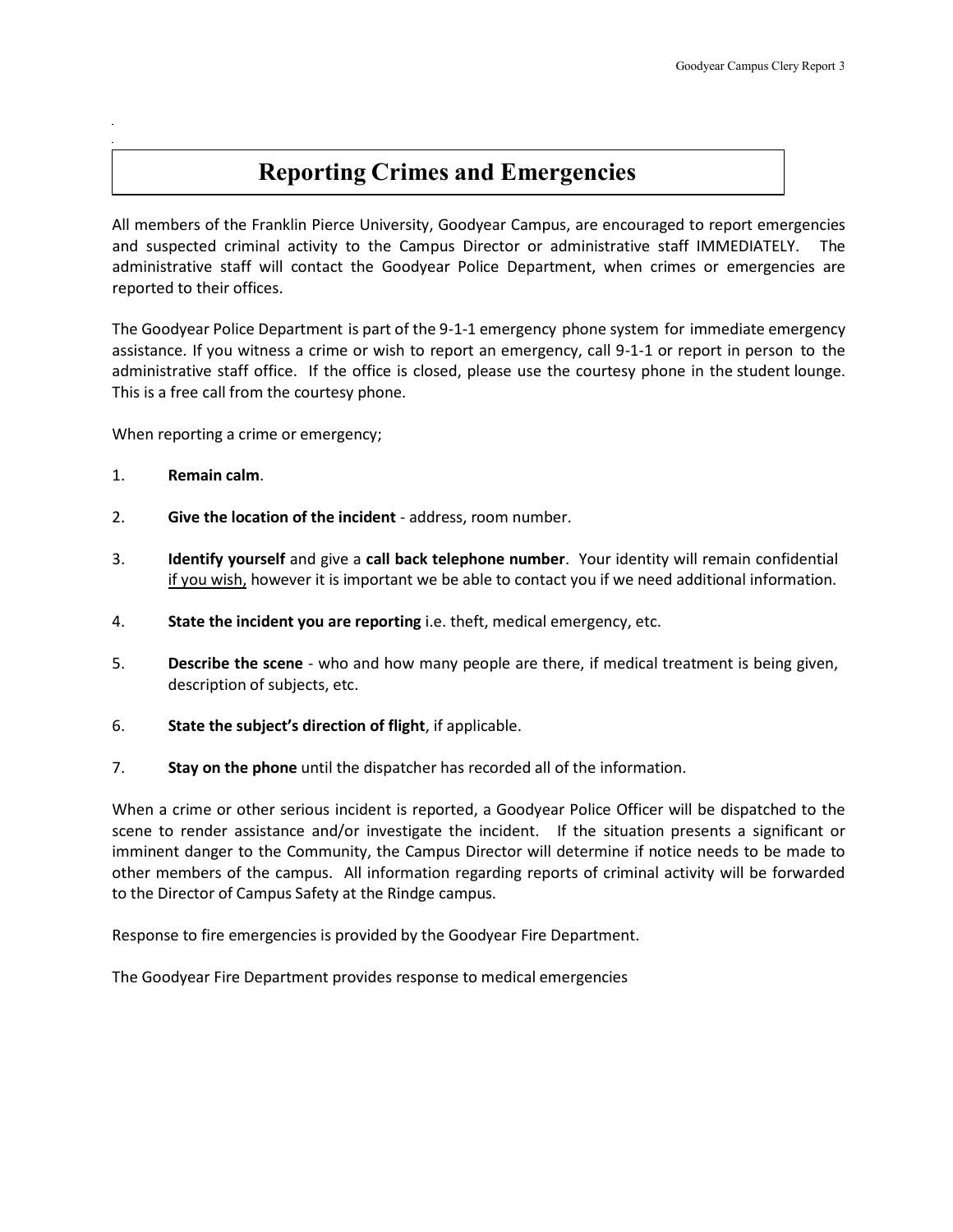## **Confidential Reporting**

While it is preferable for reports to be made to the Goodyear Police Department, we understand that some people are not comfortable speaking with an officer. Information regarding an incident can be submitted on a confidential basis to one of the following people:

> Letha Zook, Director of Clinical Education 623-518-2386 Andrew Pollom, Dean of Student Affairs 603-899-4162 Kristofer Towle, Director of Campus Safety 603-899-4120 Dawn Broussard, Director Human Resources 603-899-4077

A confidential "Third Party Report" form with information regarding the incident will be completed; however no names or identifying information will be used without the consent of the victim. The "Third Party Report" will be forwarded to the Director of Campus Safety at the Rindge Campus. No follow-up or investigation will be conducted without the consent of the reporting party.

## **Sexual Offender Information**

The Goodyear, AZ Police Department is responsible for maintaining a current list of sexual offenders, which are required to register in the City of Goodyear.

Any interested party may view the list at the police department at:

Goodyear Police Department 175 N. 145th Avenue Goodyear, AZ 85338 623 932-1220

### **Access to Campus Facilities**

The offices, grounds, classrooms, and parking lot of Franklin Pierce University, Goodyear Campus, are private property and are for the use of current Franklin Pierce University students, faculty and staff. This includes computer rooms and lounges. All visitors to the campus must stop at the main office. The campus staff secures administrative offices and classrooms at the earliest possible hour, given their projected use each day. Unauthorized persons found on campus may be subject to criminal prosecution.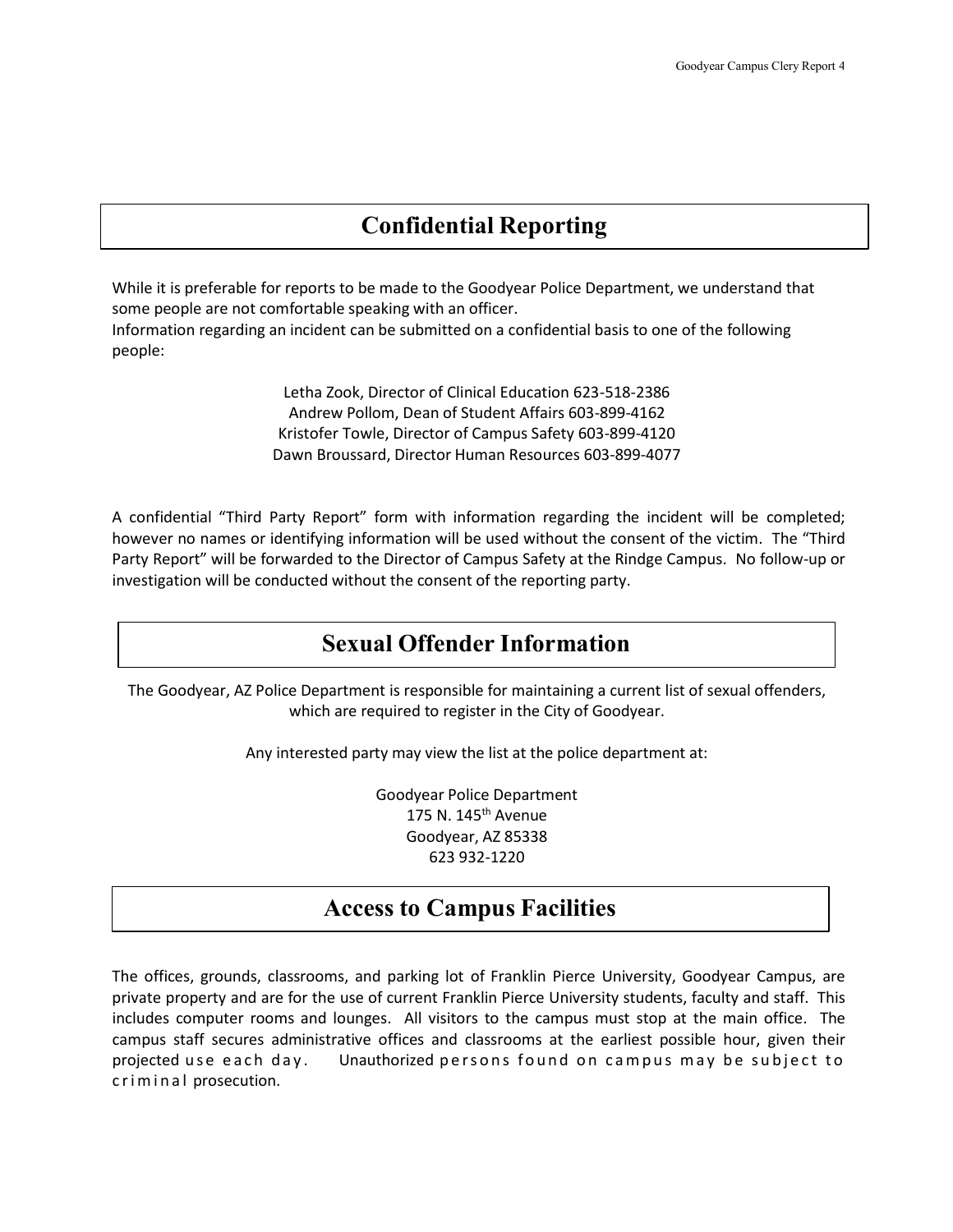## **Lockouts and Lost Keys**

A faculty or staff member locked out of an office or other secured area should contact the administrative staff. In the case of lost or stolen keys, faculty and staff members should notify Dr. Currey or Program Coordinator, Vicki Fox, immediately.

## **Campus Safety and Maintenance Issues**

Maintenance problems affecting the safety and security of the campus are given high priority. Maintenance personnel are on-call to rectify problems that present an immediate compromise to safety.

Administrative staff document and report maintenance needs as part of their regular duties. The staff works closely with the building management and Facilities personnel to maintain a safe and pleasant environment for living and working.

## **Authority and Relationship with Other Agencies**

The administrative staff at the Goodyear Campus of Franklin Pierce University provides security to the campus during normal hours of operation. The staff, acting as agents of the University, is authorized to enforce policies and regulations of the University and to refer those individuals in violation to the Assistant Dean, the Dean of Graduate and Professional Studies, the Director of Campus Safety, and/or the Vice President of Student Affairs. The Goodyear Police Department periodically patrols the exterior of the campus as part of their regular patrols. Matters of a criminal nature brought to the attention of the staff are reported to the Goodyear Police Department. A report is also made to the Director of Campus Safety on the Rindge campus.

## **Preparation of the Annual Crime Report**

Beginning in fall 2000, the Director of each of the Graduate and Professional Studies Campuses will prepare the Annual Crime Report.

The Director of Campus Safety for the Rindge campus compile the information for the Campus Crime Report and are responsible for its publication. Statistics for crimes that occurred on campus are gathered from incident reports and a request is made to the Goodyear Police Department to supply information regarding crimes reported and alcohol, weapons and drug arrests in the area surrounding campus. The Campus Director compiles statistics on disciplinary referrals for drug and alcohol violations, which are included in the report. It is the practice of the University that all incidents reported to other offices be reported to Campus Safety for documentation and follow-up.

The annual report is prepared at the close of the academic year; however statistics reflect activity that occurred during the previous calendar year.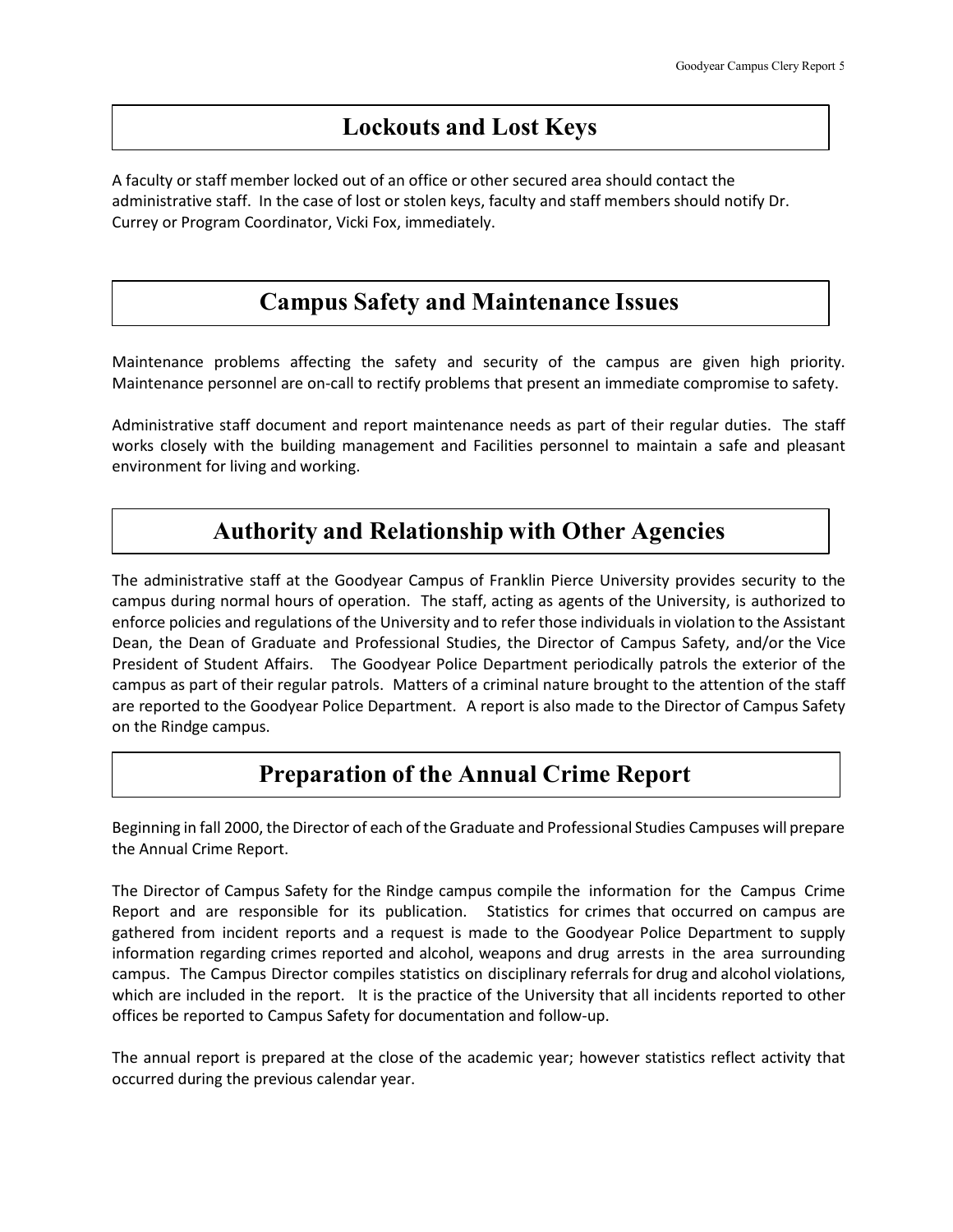### **Crime Awareness and Prevention Programs**

Crime awareness is the key to crime prevention.

- *Crime Alerts* issued when a crime or pattern of crimes or other activity has occurred which present an immediate and significant danger to the Community. Crime Alerts are posted on those areas affected and notification made to other areas, if applicable.
- *Campus Alerts* issued to advise the Community of relevant information in other areas of concern, i.e. weather or storm advisories, traffic advisories, potential or real power outages, etc.

## **Possession, Use And Sale Of Alcohol And Drugs**

Possession and use of non-prescribed drugs is incompatible with the educational process and inconsistent with the purposes of the University community. State and federal law prohibits the possession of drug paraphernalia, and the sale of drugs will result in separation from the University and prosecution.

Use, possession, or distribution of narcotics or other controlled substances, except as expressly permitted by law (e.g. prescription drugs) is forbidden. Federal and state law regarding narcotics and controlled substances shall be strictly observed and enforced. Drug related devices are forbidden on University premises; in accordance with state law.

FPU prohibits alcoholic beverages in all public areas of the campus, including lounges and corridors and outdoor areas unless special permission is received for a particular function.

The University prohibits common sources of alcohol. Common source is defined as a large amount of alcohol present which is in excess, or beyond a reasonable amount, for the number of people present who are 21 years of age or older. Common sources include, but are not limited to, kegs and beer balls.

As a member of the Franklin Pierce University community, students reside in the state of Arizona, and are therefore responsible for knowing and abiding by all the state laws. State law forbids the possession of alcoholic beverages as a minor. No licensed sales agent, nor any other person, shall sell or give away or cause or permit or procure to be sold, delivered or given away any liquor or beverages to a person under the age of 21 years, to an habitual drunkard, to an insane person, to a person under the influence of liquor, or to any other person to whom any court, selectman of a town, chief of police, overseer of public welfare or the commission shall prohibit sale. Students over 21 are subject to prosecution if they sell or give alcoholic beverages to a minor. Also ARS Title 28 Chapter 4

is amended to provide that a driver under the age of 21 with a Blood Alcohol Content (BAC) if 0.02 or more may be charged with DWI. For an average person, 0.02 BAC would be less than the equivalent of one beer or light drink. Alcohol and Other Drugs Concerns Committee is assembled periodically to review these and other related regulations. An Alcohol and Other Drugs Committee recommends to the Vice President for Student Affairs the appropriate campus policies and programs.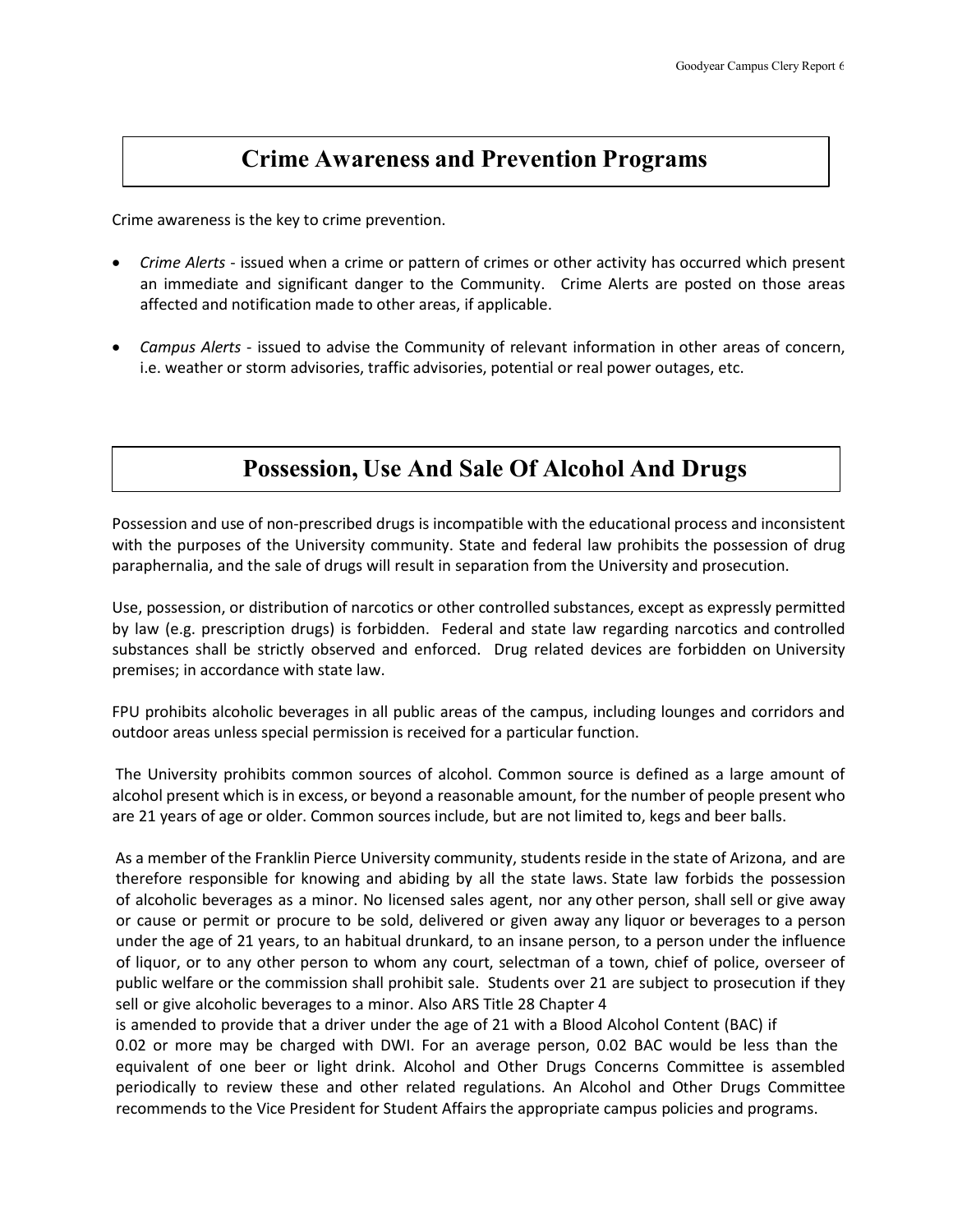The University has adopted the following guidelines:

1. The University has the responsibility to exercise prudent control over the use of alcohol on and offcampus at University-sponsored events.

2. Food and non-alcoholic beverages of sufficient quantity must be available whenever alcoholic beverages are served at events on or off-campus.

3. Individuals and/or sponsors of activities, events, or parties where alcohol is served are responsible for clean-up and damage.

4. Special permission must be obtained for special functions in other locations (on or off-campus) from the appropriate member of the Senior Staff.

5. Incident reports from the Campus Director indicate if an incident is alcohol-related and are reported to the Dean of Graduate and Professional Studies.

6. In promoting University events, alcoholic beverages may not be mentioned in advertising material.

7. Specific alcohol policies can be found in the Student Code of Conduct.

### **Firearms, Fireworks & Other Weapons**

Possession or use of any type of firearms, other weapons, or firecrackers/fireworks on University property is not allowed, and violations would be viewed as a serious offense. (On-duty law enforcement officers are exempt from this prohibition.) Any weapons confiscated will be turned over to the local police and/or destroyed.

### **Sexual Assault Policy & Reporting Procedure**

Sexual Assault describes behavior that includes, but is not limited to, all actions, which constitute sexual abuse. Incidents of "date rape" or "acquaintance rape" are considered physical abuse under the Student Code of Conduct "Article III: Proscribed Conduct" and are treated as a serious offense. "Rape" is defined as sexual penetration without the consent of the victim. "Date Rape" is rape in a situation where the parties know one another. Any form of unwanted touching is also considered sexual abuse, and as defined in this Code, physical abuse. Non-forcible sex offenses include incest and statutory rape only.

Victims of sexual assault should contact the Campus Director, Campus Safety, Student Affairs or Human Resources to report an incident. Sexual Assault is also a violation of state law and victims may choose to pursue criminal charges through the Goodyear Police Department or the Goodyear District Court,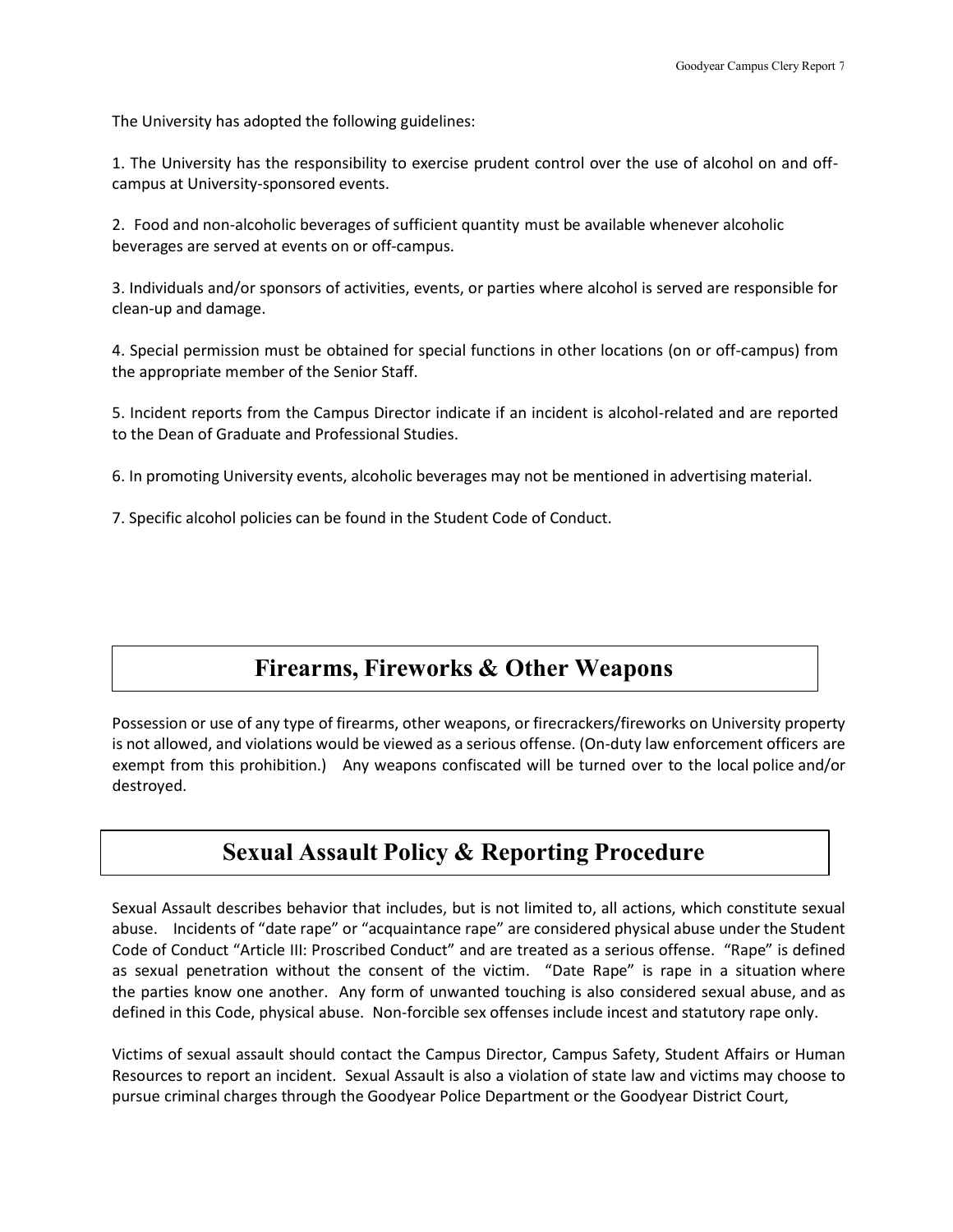although they are not required to do so. The University will assist the victim if s/he chooses to report the incident to the local police.

### **PROCEDURE**

The following guidelines are for the immediate care of a person who has been sexually assaulted, abused, or raped. The primary concern of the caregiver isthe emotional wellbeing of the assaulted person. Circumstances and survivor needs vary greatly. This format is a guide while keeping in mind the needs of the survivor as the primary focus.

- 1. The victim should notify the Campus Director.
- 2. Immediate medical needs will be assessed. If emergency medical assistance is required, the caregiver may do either of the following;
	- a. Dial **9-1-1** or
	- b. Assist the victim in getting transportation to the emergency room.
- 3. The caregiver will notify his/her immediate supervisor of the incident.
- 4. The victim will be informed of his/her right to report the incident to the Goodyear Police Department.
- 5. The caregiver will provide the following options to the victim, while respecting his/her right to choose the type and extent of medical and psychological intervention;
	- a. Encourage the victim to seek treatment at an emergency room for presence of sexually transmitted disease and/or pregnancy; evaluate and treat injuries; and collect evidence.
	- b. The victim may choose to seek treatment at a Health Center in lieu of the emergency room, however they will not collect evidence;
	- *c.* Encourage the victim to contact the **Sexual Assault Support Services** at**. (480) 736-4949**
	- d. The victim may wish to have no medical or psychological evaluation.
- 6. If the victim chooses to be treated at the emergency room, s/he;
	- a. Should be advised not to smoke, eat or drink anything,
	- b. Should not shower, douche, brush teeth, rinse mouth or wash any other part of the body,
	- c. Should bring a change of clothes.
- 7. The victim should be advised not to wash clothes or bedding that may contain physical evidence.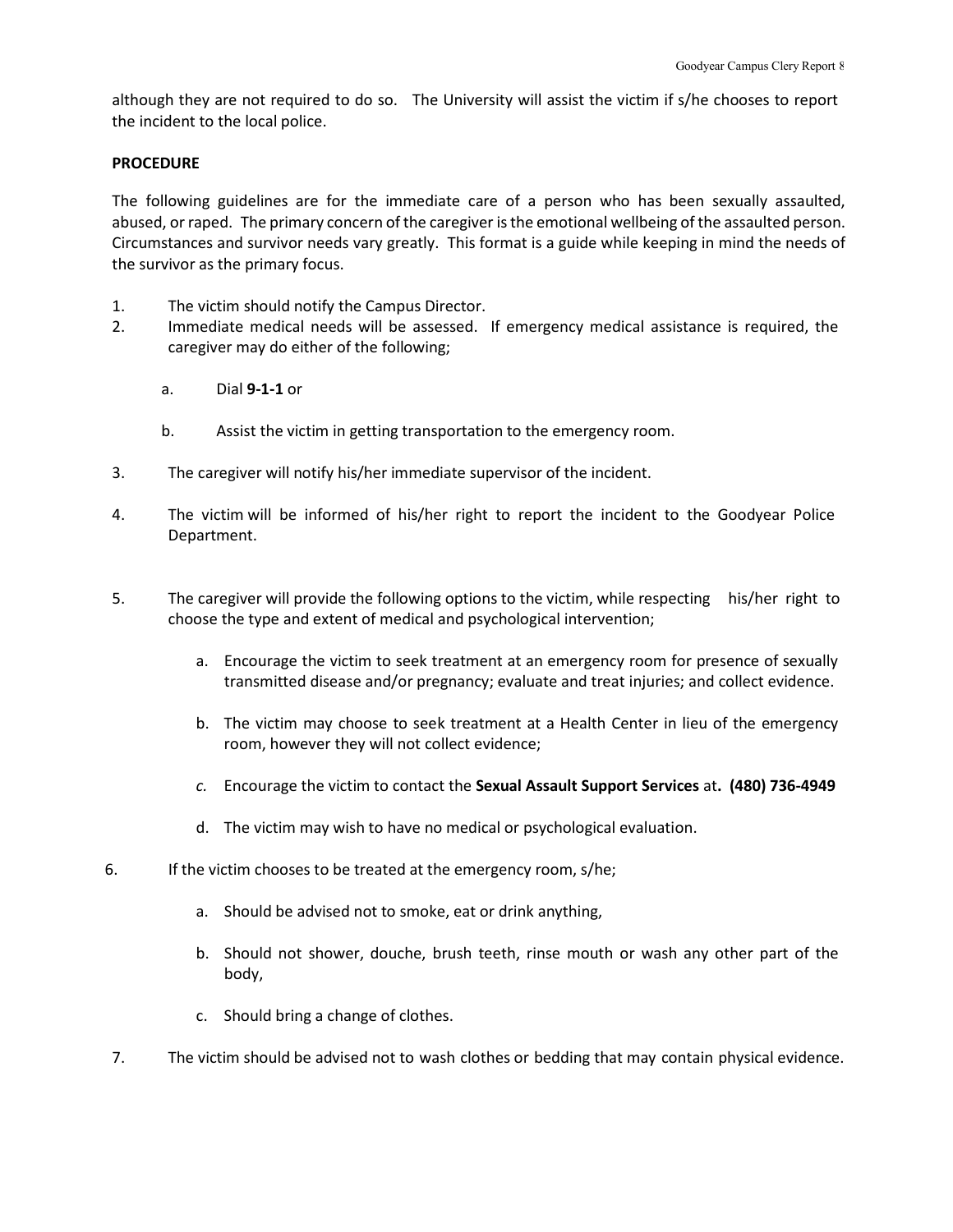- 8. With the victim's consent, the Goodyear Police Department will proceed with an investigation of the incident. Information regarding the victim and the incident will be provided on an "as needed" basis only to those persons directly involved in the incident, investigation or judicial process.
- 9. If the victim and the accused share classes, the victim will be given the option to reschedule to another facility or class when such option is reasonably available, pending case outcome.
- 10. The victim and accused have the same rights during all phases of the campus judicial process.
- 11. Both the accuser and the accused will be informed of the outcome of any campus disciplinary proceeding involving sexual assault.

Sanctions for sexual assault (physical abuse) can include disciplinary action up to and including suspension and expulsion.

| <b>Emergency Numbers</b>                                        |                    |  |  |  |
|-----------------------------------------------------------------|--------------------|--|--|--|
| <b>Fire/Medical/Police</b>                                      | 911                |  |  |  |
| <b>Goodyear Police Department</b>                               | $(623)$ 932-1220   |  |  |  |
| <b>West Valley Hospital</b>                                     | $(623) 882 - 1500$ |  |  |  |
| <b>Southwest Valley Advocacy Center</b><br>(Women and Children) | $(623)$ 333-7900   |  |  |  |
| <b>Sexual Assault Hotline</b>                                   | $(480)$ 736-4949   |  |  |  |
| <b>EMPACT Suicide Prevention Hotline</b>                        | 1-866-205-5229     |  |  |  |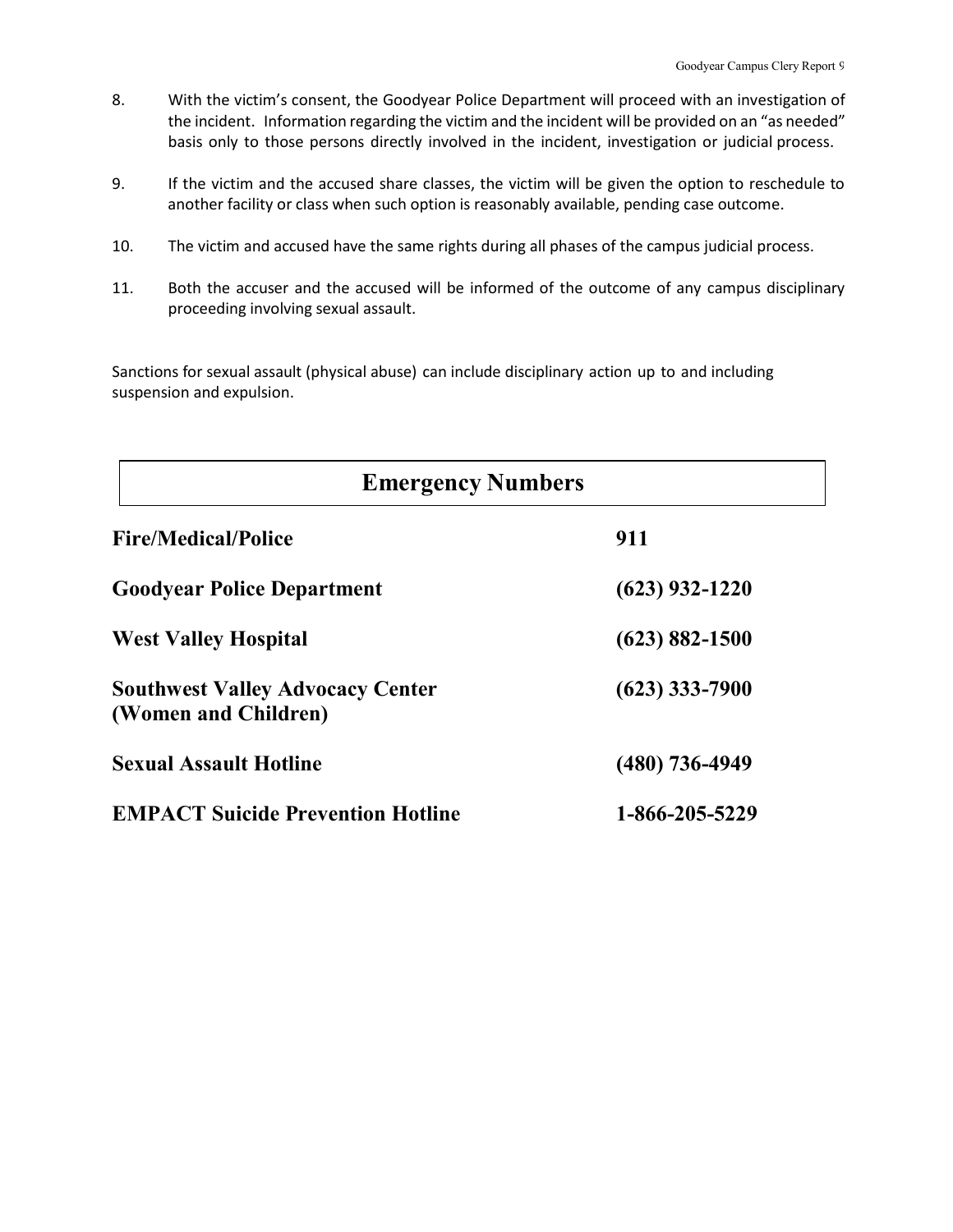### **REPORTABLE CRIMES AND DEFINITIONS**

### **Murder and Non-Negligent Manslaughter:**

The willful (non-negligent) killing of one human being by another.

### **Manslaughter by Negligence:**

The killing of another person through gross negligence.

### **Sexual Assault:**

Any sexual act directed against another person, without the consent of the victim, including instances where the victim is incapable of giving consent.

Rape: The penetration, no matter how slight, of the vagina or anus with any body part or object**,** or oral penetration by a sex organ of another person, without the consent of the victim.

This offense includes the rape of both males and females.

Fondling: The touching of the private parts of another person for the purpose of sexual gratification, without the consent of the victim, including instances where the victim is incapable of giving consent because of his/her age or because of his/her temporary or permanent mental incapacity.

Incest: Sexual intercourse between persons who are related to each other within the degrees wherein marriage is prohibited by law.

Statutory Rape: Sexual intercourse with a person who is under the statutory age of consent.

### **Robbery:**

The taking or attempting to take anything of value from the care, custody, or control of a person or persons by force or threat of force or violence and/or by putting the victim in fear.

### **Aggravated Assault**

An unlawful attack by one person upon another for the purpose of inflicting severe or aggravated bodily injury. This type of assault usually is accompanied by the use of a weapon or by means likely to produce death or great bodily harm. (It is not necessary that injury result from an aggravated assault when a gun, knife, or other weapon is used which could and probably would result in serious personal injury if the crime were successfully completed.)

Include as Aggravated Assaults:

- Assaults or attempts to kill or murder
- Poisoning (including the use of date rape drugs)
- Assault with a dangerous or deadly weapon
- Maiming
- Mayhem
- Assault with explosives
- Assault with disease (as in cases when the offender is aware that he or she is infected with a deadly disease and deliberately attempts to inflect the disease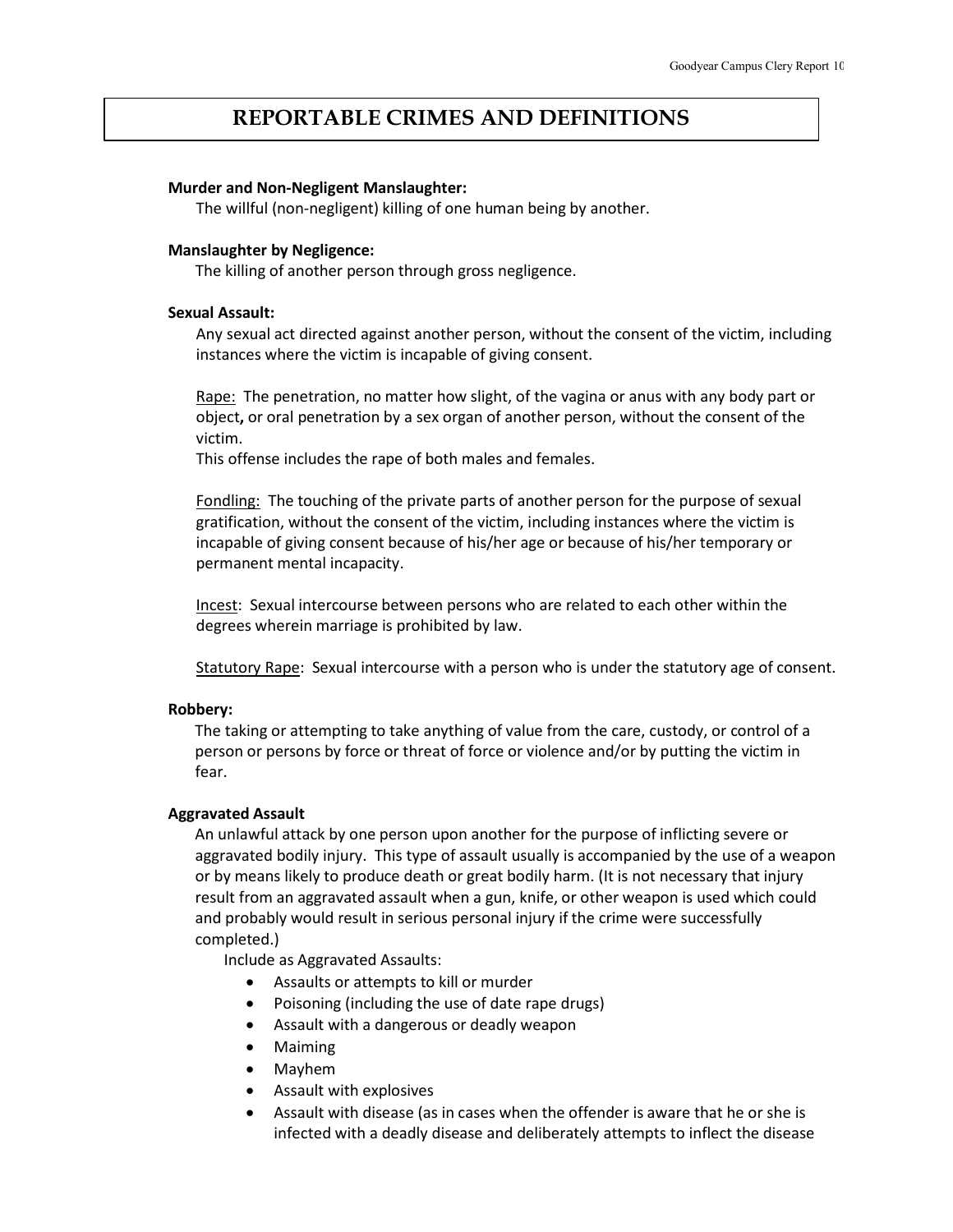by biting, spitting, etc.)

Firearm. Any aggravated assault in which a firearm of any type is used or threatened to be used

Knife or Cutting Instrument. Assault wherein knives, razors, scissors, bottles, etc. are used

Other Dangerous Weapons. Assaults resulting from the use or threatened use of any object in which serious injury does or could result.

Hands, Fists, Feet Etc. - Aggravated Injury. Attacks using personal weapons such as hands, feet, fists, teeth that result in serious injury

Serious bodily injury includes but is not limited to:

Broken bones

A loss of consciousness

Significant blood loss

Or injury that requires medical treatment or hospitalization such as stitches or casting

#### **Burglary**

The unlawful entry of a structure to commit a felony or a theft therein. For reporting purposes this definition includes: unlawful entry with intent to commit a larceny or felony; breaking and entering with intent to commit a larceny; housebreaking; safecracking; and all attempts to commit any of the aforementioned.

- Forcible Entry. All Burglaries where force of any kind is used to unlawfully enter a structure for the purpose of committing a theft or felony. This rule applies when a thief gains entry by using tools; breaking windows; forcing window, doors, transoms, or ventilators; cutting screens, walls or roofs; and where known, using master keys, picks, unauthorized keys, celluloid, a mechanical contrivance of any kind (e.g., a passkey or skeleton key) or other devices that leave no outward mark but are used to force a lock. This includes Burglary by concealment inside a building followed by exiting the structure.
- Unlawful Entry– No Force. Entry of a structure by use of an unlocked or opened door or window. The element of trespass to the structure is essential in this category, which includes thefts from open garages, open warehouses, open or unlocked dwellings (such as dorm rooms) and open or unlocked common basement areas in apartment houses where entry is achieved by someone other than the tenant who has lawful access, or others whom the tenant allows to have free and regular access to the structure. If an item was taken from an unlocked dorm room and you can establish that neither the tenant nor those friends with free and regular access to the room have taken the item, then unlawful access has occurred. In this context, it is important to note that a "breaking" occurs when a perpetrator crosses the threshold of a boundary that results in a trespass. As such it is possible for a burglar to "break" an open doorway or window. There is no requirement that entry be forced in any way or that damage to a door, window or frame be evident.

Attempted Forcible Entry. A situation where a forcible entry into a locked structure is attempted but not completed.

#### **Motor Vehicle Theft**

The theft or attempted theft of a motor vehicle. (Classify as motor vehicle theft all cases where automobiles are taken by persons not having lawful access even though the vehicles are later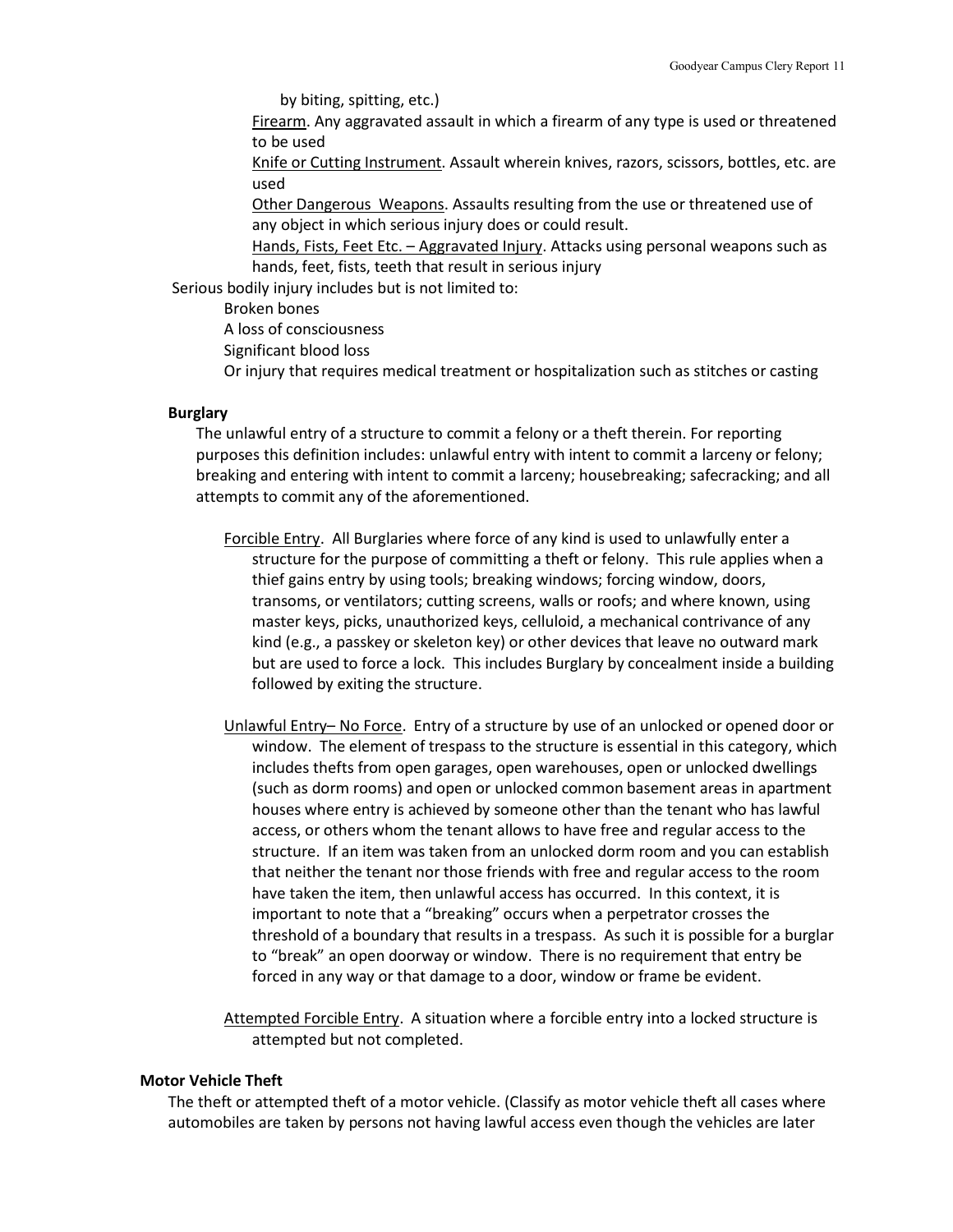abandoned, including joyriding.)

- Automobiles. Theft of all sedans, station wagons, convertibles, Sport utility vehicle, minivans or similar motor vehicles that serve the primary purpose of transporting people from one place to another.
- Trucks and Buses. Theft of vehicles specially designed (but not necessarily used) to transport people and cargo. Pickup trucks and cargo vans are included in this category
- Other Vehicles. Theft of all other motor vehicles that meet the Uniform Crime Report definition, such as snowmobiles, motorcycles, trial bikes, mopeds, golf carts, allterrain vehicles and motorized wheelchairs.

#### **Arson**

Any willful or malicious burning or attempt to burn, with or without intent to defraud, a dwelling house, public building, motor vehicle or aircraft, personal property of another, etc.

- Structural. This includes the willfully or maliciously burning or attempted burning of houses, townhouses, duplexes, apartments, tenements, flats, hotels, dormitories, boarding houses, barns, garages, warehouses, industrial/manufacturing structures, stores, restaurants, offices, etc.
- Mobile. This includes the willfully or maliciously burning or attempted burning of automobiles, buses, motorcycles, trailers, recreational vehicles, airplanes, boats etc. Other. This includes the willfully or maliciously burning or attempted burning of all property not classified as structural or mobile such as crops, fences, signs, and merchandise stored outside structures are included.

#### **Hate Crimes**

A criminal offense that manifests evidence that the victim was intentionally selected because of the perpetrator's bias against the victim.

- Race: A preformed negative attitude toward a group of persons who possess common physical characteristics (e.g., color of skin, eyes, and /or hair; facial features, etc.) genetically transmitted by descent and heredity which distinguish them as a distinct division of humankind e.g., Asians, blacks or African Americans, whites.
- Religion: A preformed negative opinion or attitude toward a group of persons who share the same religious beliefs regarding the origin and purpose of the universe and the existence or nonexistence of a supreme being e.g., Catholics, Jews, Protestants, atheists.
- Sexual orientation: A preformed negative opinion or attitude toward a group of persons based on their actual or perceived sexual orientation. Sexual Orientation is the term for a person's physical, romantic, and/or emotional attraction to members of the same and /or opposite sex, including lesbian, gay, bisexual, and heterosexual (straight) individuals.
- Gender: A preformed negative opinion or attitude toward a person or group of persons based on their actual or perceived gender, e.g., male or female.
- Gender Identity: A preformed negative opinion or attitude toward a person or group of persons based on their actual or perceived gender identity, e.g., bias against transgender or gender non-conforming individuals. Gender non-conforming describes a person who does not conform to the gender-based expectations of society, e.g., a woman dressed in traditionally male clothing or a man wearing makeup. A gender non-conforming person may or may not be a lesbian, gay bisexual, or transgender person but may be perceived as such.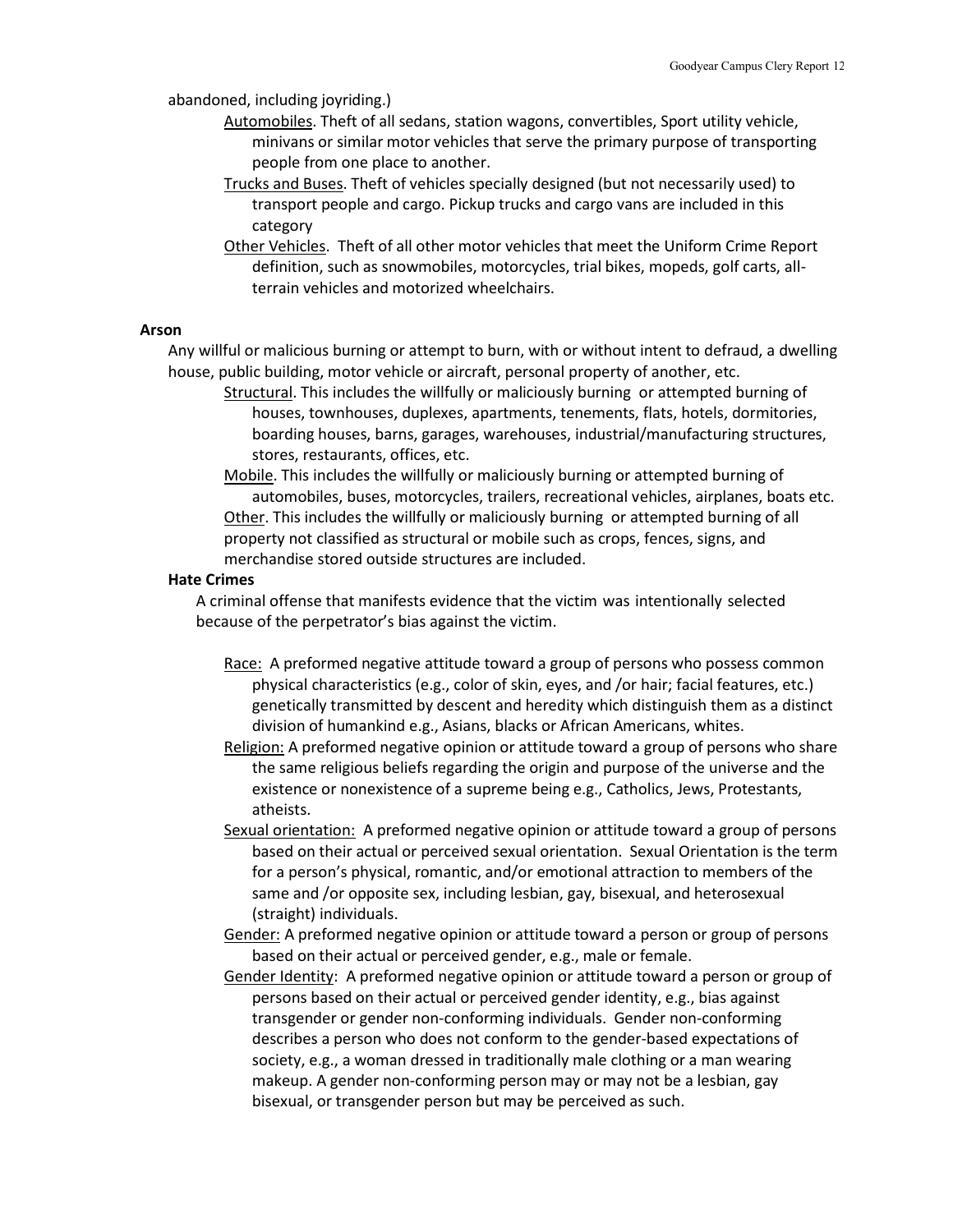- Ethnicity: A preformed negative opinion or attitude toward a group of people whose members identify with each other, through a common heritage, often consisting of a common language, common culture (often including a shared religion) and/or ideology that stresses common ancestry. The concept of ethnicity differs from the closely related tem "race" in that "race" refers to a grouping based mostly upon biological criteria, while "ethnicity" also encompasses additional cultural factors.
- National origin: A preformed negative opinion or attitude toward a group of people based on their actual or perceived country of birth. This bias may be against people that have a name or accent associated with a national origin group, participate in certain customs associated with a national origin group, or because they are married to or associate with people of a certain national origin.
- Disability: A preformed negative opinion or attitude toward a group of persons based on their physical or mental impairments, whether such disability is temporary or permanent, congenital or acquired by heredity, accident, injury, advanced age or illness.

For Clery Act purposes, Hate Crimes include any or the following offenses that are motivated by bias.

- Murder and Non-negligent Manslaughter
- Sexual Assault
- Robbery
- Aggravated Assault
- Burglary
- Motor Vehicle Theft
- Arson
- Larceny-Theft
- Simple Assault
- Intimidation
- Destruction/Damage/Vandalism of Property

**Larceny-Theft** is the unlawful taking, carrying, leading or riding away of property from the possession or constructive possession of another. Constructive possession is the condition in which a person does not have physical custody or possession, but is in a position to exercise dominion or control over a thing.

**Simple Assault** is an unlawful physical attack by one person upon another where neither the offender displays a weapon, nor the victim suffers obvious severe or aggravated bodily injury involving apparent broken bones, loss of teeth, possible internal injury, severe laceration, or loss of consciousness.

**Intimidation** is to unlawfully place another person in reasonable fear of bodily harm through the use of threatening words and/or other conduct, but without displaying a weapon or subjecting the victim to actual physical attack.

**Destruction/Damage/Vandalism of Property** is to willfully or maliciously destroy, damage, deface, or otherwise injure real or personal property without the consent of the owner or the person having custody or control of it.

### **Dating Violence:**

is violence committed by a person who is or has been in a social relationship of a romantic or intimate nature with the victim. The existence of such a relationship shall be based on the reporting party's statement and with consideration of the length of the relationship, the type of relationship, and the frequency of interaction between the persons involved in the relationship.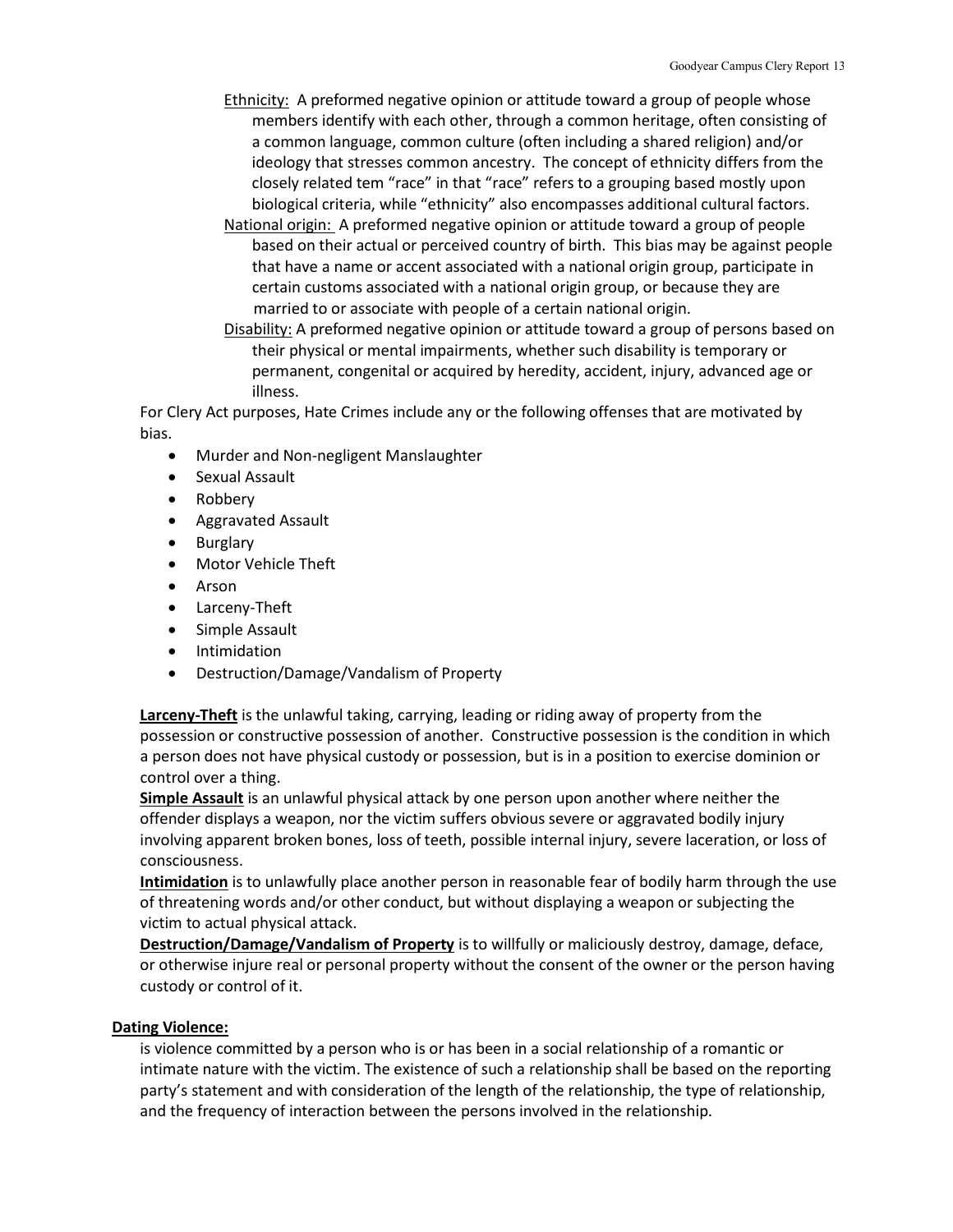For the purposes of this definition –

- Dating Violence includes, but is not limited to, sexual or physical abuse or the threat of such abuse.
- Dating violence does not include acts covered under the definition of domestic violence.

### **Domestic Violence:**

Felony or misdemeanor crime of violence committed –

- By a current or former spouse or intimate partner of the victim;
- By a person with whom the victim shares a child in common;
- By a person who is cohabitating with, or has cohabitated with, the victim as a spouse or intimate partner;
- By a person similarly situated to a spouse of the victim under the domestic or family violence laws of the jurisdiction in which the crime of violence occurred; or
- By any other person against an adult or youth victim who is protected from that person's acts under the domestic or family violence laws of the jurisdiction in which the crime of violence occurred.

**Stalking:** Engaging in a course of conduct directed at a specific person that would cause a reasonable person to –

- Fear for the person's safety or the safety of others or;
- Suffer substantial emotional distress.

For the purposes of this definition –

- Course of conduct means two or more acts, including, but not limited to, acts which the stalker directly, indirectly, or through third parties, by any action, method, device, or means follows, monitors, observes, surveils, threatens, or communicates to or about, a person, or interferes with a person's property.
- Reasonable person means a reasonable person under similar circumstances and with similar identities to the victim.
- Substantial emotional distress means significant mental suffering or anguish that may, but does not necessarily require medical or other professional treatment or counseling.
- **Consent** is defined as the act of willingly agreeing to engage in specific sexual behavior. Silence or non-communication is not to be interpreted as consent and a person in a state of diminished judgment cannot consent. Consent requires that a person is able to freely choose between two options: yes and no. A person is incapable of giving consent if he/she is asleep, unconscious or otherwise unable to communicate. No one who has been threatened or coerced or drugged can consent. A person may be unable to give consent when he/she is under the influence of alcohol and/or drugs or is mentally handicapped. A current or prior sexual or dating relationship does not constitute consent. A person can withdraw consent at any time during the course of a sexual encounter. Pursuing sexual contact in any form whatsoever with an unwilling or non-consenting partner is sexual assault. How exactly we know when the person we're with is consenting to, or refusing a sexual advance can be at times difficult to discern; nevertheless the entire responsibility for correct discernment is upon the person making the advance.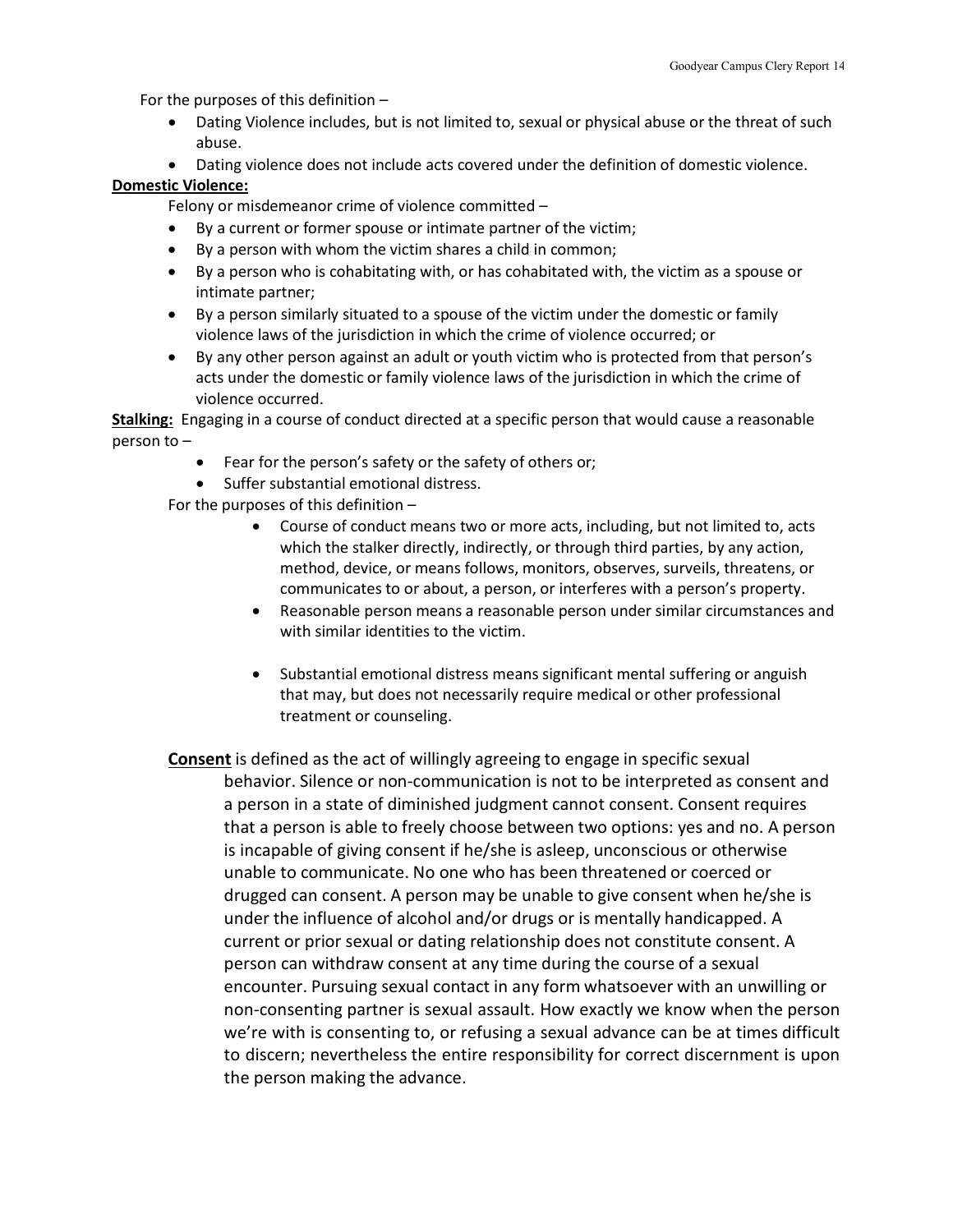**Arrest** for Clery Act purposes is defined as persons processed by arrest, citation or summons.

#### **Arrests for Weapon Law Violations**

The violation of laws or ordinances prohibiting the manufacture, sale, purchase, transportation, possession, concealment or use of firearms, cutting instruments, explosives, incendiary devices or other deadly weapons. This classification encompasses weapons offenses that are regulatory in nature.

#### **Arrests for Drug Abuse Violations**

Violations of laws prohibiting the production, distribution and/or use of certain controlled substances and the equipment or devices utilized in their preparation and/or use. The unlawful cultivation, manufacture, distribution, sale, purchase, use, possession, transportation or importation of any controlled drug or narcotic substance. Arrests for violations of state and local laws, specifically those relating to the unlawful possession, sale, use, growing, manufacturing and making of narcotic drugs.

#### **Arrests for Liquor Law Violations**

The violation of state or local laws or ordinances prohibiting manufacture, sale, purchase, transportation, possessing of intoxicating liquor; maintaining unlawful drinking places; bootlegging; operating a still; furnishing liquor to a minor or intemperate person; using a vehicle for illegal transportation of liquor; drinking on a train or public conveyance; and all attempts to commit any of the aforementioned. (Drunkenness and driving under the influence are not included in this definition.)

**Referred for disciplinary action** is defined as the referral of any person to any official who initiates a disciplinary action of which a record is established and which may result in the imposition of a sanction.

### **Disciplinary Referrals for Weapon Law Violations**

The violation of laws or ordinances prohibiting the manufacture, sale, purchase, transportation, possession, concealment or use of firearms, cutting instruments, explosives, incendiary devices or other deadly weapons. This classification encompasses weapons offenses that are regulatory in nature.

#### **Disciplinary Referrals for Drug Abuse Violations**

Violations of laws prohibiting the production, distribution and/or use of certain controlled substances and the equipment or devices utilized in their preparation and/or use. The unlawful cultivation, manufacture, distribution, sale, purchase, use, possession, transportation or importation of any controlled drug or narcotic substance. Arrests for violations of state and local laws, specifically those relating to the unlawful possession, sale, use, growing, manufacturing and making of narcotic drugs.

#### **Disciplinary Referrals for Liquor Law Violations**

The violation of state or local laws or ordinances prohibiting manufacture, sale, purchase, transportation, possessing of intoxicating liquor; maintaining unlawful drinking places; bootlegging; operating a still; furnishing liquor to a minor or intemperate person; using a vehicle for illegal transportation of liquor; drinking on a train or public conveyance; and all attempts to commit any of the aforementioned. (Drunkenness and driving under the influence are not included in this definition.)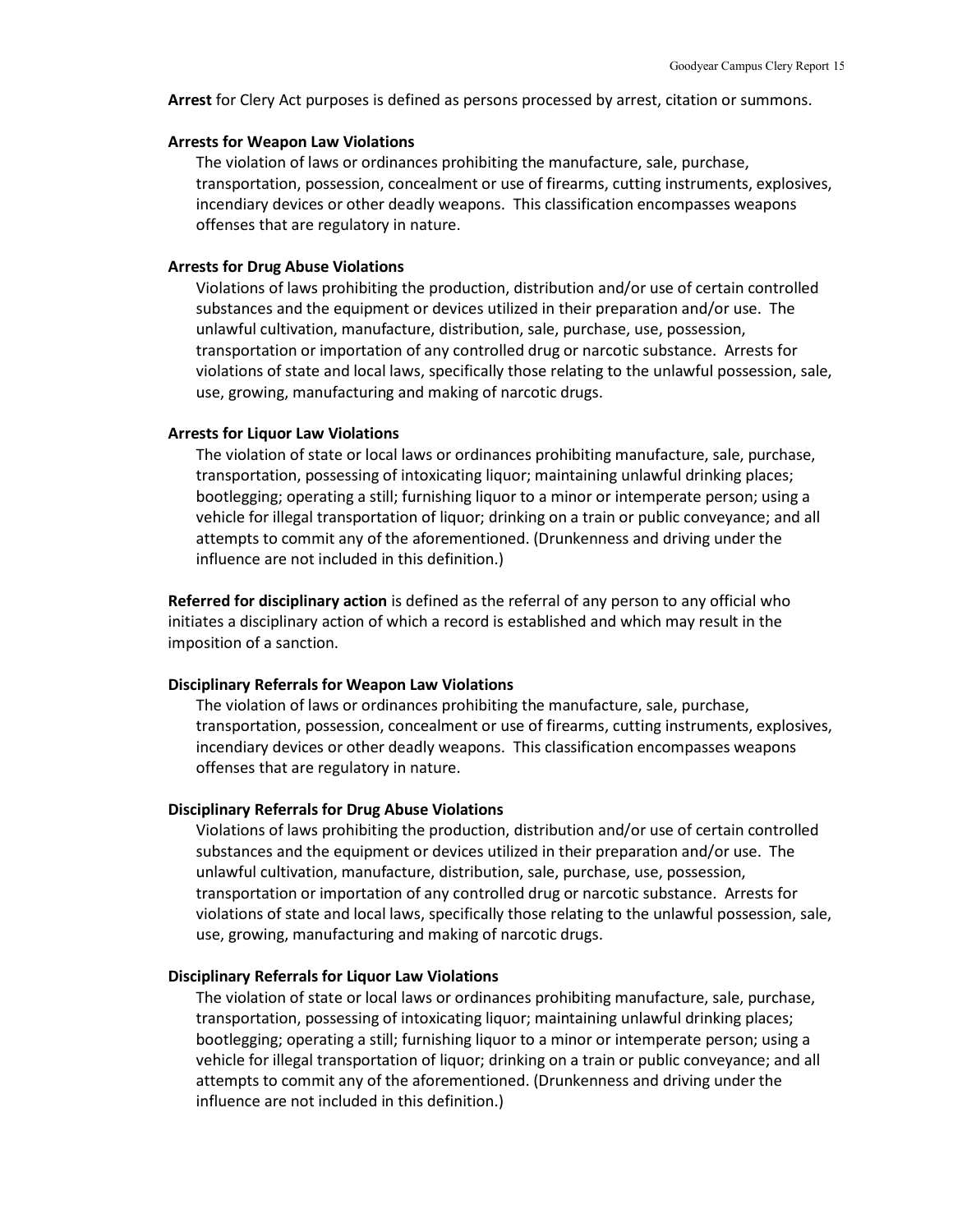# **Crime Statistics**

| <b>Crime Statistics</b>              |                                              |                  |                  |                  |
|--------------------------------------|----------------------------------------------|------------------|------------------|------------------|
| <b>Offense</b>                       | Venue                                        | 2018             | 2019             | 2020             |
| <b>Criminal Homicide</b>             | <b>Total</b>                                 | $\theta$         | $\boldsymbol{0}$ | $\boldsymbol{0}$ |
|                                      | On Campus **                                 | $\boldsymbol{0}$ | $\boldsymbol{0}$ | $\overline{0}$   |
|                                      | Residential Facility                         | $\boldsymbol{0}$ | $\boldsymbol{0}$ | $\boldsymbol{0}$ |
| Murder/Non-negligent<br>Homicide     | Non-Campus<br>Building or<br>Property        | $\boldsymbol{0}$ | $\boldsymbol{0}$ | $\boldsymbol{0}$ |
|                                      | <b>Public Property</b>                       | $\overline{0}$   | $\theta$         | $\mathbf{0}$     |
|                                      |                                              |                  |                  |                  |
|                                      | On Campus **                                 | $\boldsymbol{0}$ | $\mathbf{0}$     | $\overline{0}$   |
|                                      | Residential Facility                         | $\boldsymbol{0}$ | $\boldsymbol{0}$ | $\overline{0}$   |
| <b>Manslaughter by</b><br>Negligence | Non-Campus<br>Building or<br>Property        | $\boldsymbol{0}$ | $\boldsymbol{0}$ | $\boldsymbol{0}$ |
|                                      | <b>Public Property</b>                       | $\theta$         | $\theta$         | $\theta$         |
|                                      |                                              |                  |                  |                  |
| <b>Sex Offenses</b>                  | <b>Total</b>                                 | $\boldsymbol{0}$ | $\boldsymbol{0}$ | $\overline{0}$   |
|                                      | On Campus **                                 | $\boldsymbol{0}$ | $\boldsymbol{0}$ | $\overline{0}$   |
| Rape                                 | Residential Facility                         | $\boldsymbol{0}$ | $\boldsymbol{0}$ | $\overline{0}$   |
|                                      | Non-Campus<br><b>Building</b> or<br>Property | $\boldsymbol{0}$ | $\overline{0}$   | $\boldsymbol{0}$ |
|                                      | <b>Public Property</b>                       | $\mathbf{0}$     | $\overline{0}$   | $\overline{0}$   |
|                                      |                                              |                  |                  |                  |
|                                      | On Campus **                                 | $\boldsymbol{0}$ | $\mathbf{0}$     | $\overline{0}$   |
|                                      | <b>Residential Facility</b><br>Non-Campus    | $\boldsymbol{0}$ | $\boldsymbol{0}$ | $\boldsymbol{0}$ |
| Fondling                             | Building or<br>Property                      | $\boldsymbol{0}$ | $\mathbf{0}$     | $\boldsymbol{0}$ |
|                                      | <b>Public Property</b>                       | $\boldsymbol{0}$ | $\boldsymbol{0}$ | $\boldsymbol{0}$ |
|                                      | On Campus **                                 | $\boldsymbol{0}$ | $\boldsymbol{0}$ | $\boldsymbol{0}$ |
|                                      | <b>Residential Facility</b>                  | $\overline{0}$   | $\boldsymbol{0}$ | $\boldsymbol{0}$ |
| Incest                               | Non-Campus<br>Building or<br>Property        | $\boldsymbol{0}$ | $\boldsymbol{0}$ | $\boldsymbol{0}$ |
|                                      | <b>Public Property</b>                       | $\boldsymbol{0}$ | $\boldsymbol{0}$ | $\overline{0}$   |
|                                      |                                              |                  |                  |                  |
|                                      | On Campus **                                 | $\overline{0}$   | $\boldsymbol{0}$ | $\boldsymbol{0}$ |
|                                      | Residential Facility                         | $\boldsymbol{0}$ | $\boldsymbol{0}$ | $\boldsymbol{0}$ |
| <b>Statutory Rape</b>                | Non-Campus<br>Building or<br>Property        | $\boldsymbol{0}$ | $\boldsymbol{0}$ | $\boldsymbol{0}$ |
|                                      | Public Property                              | $\boldsymbol{0}$ | $\boldsymbol{0}$ | $\boldsymbol{0}$ |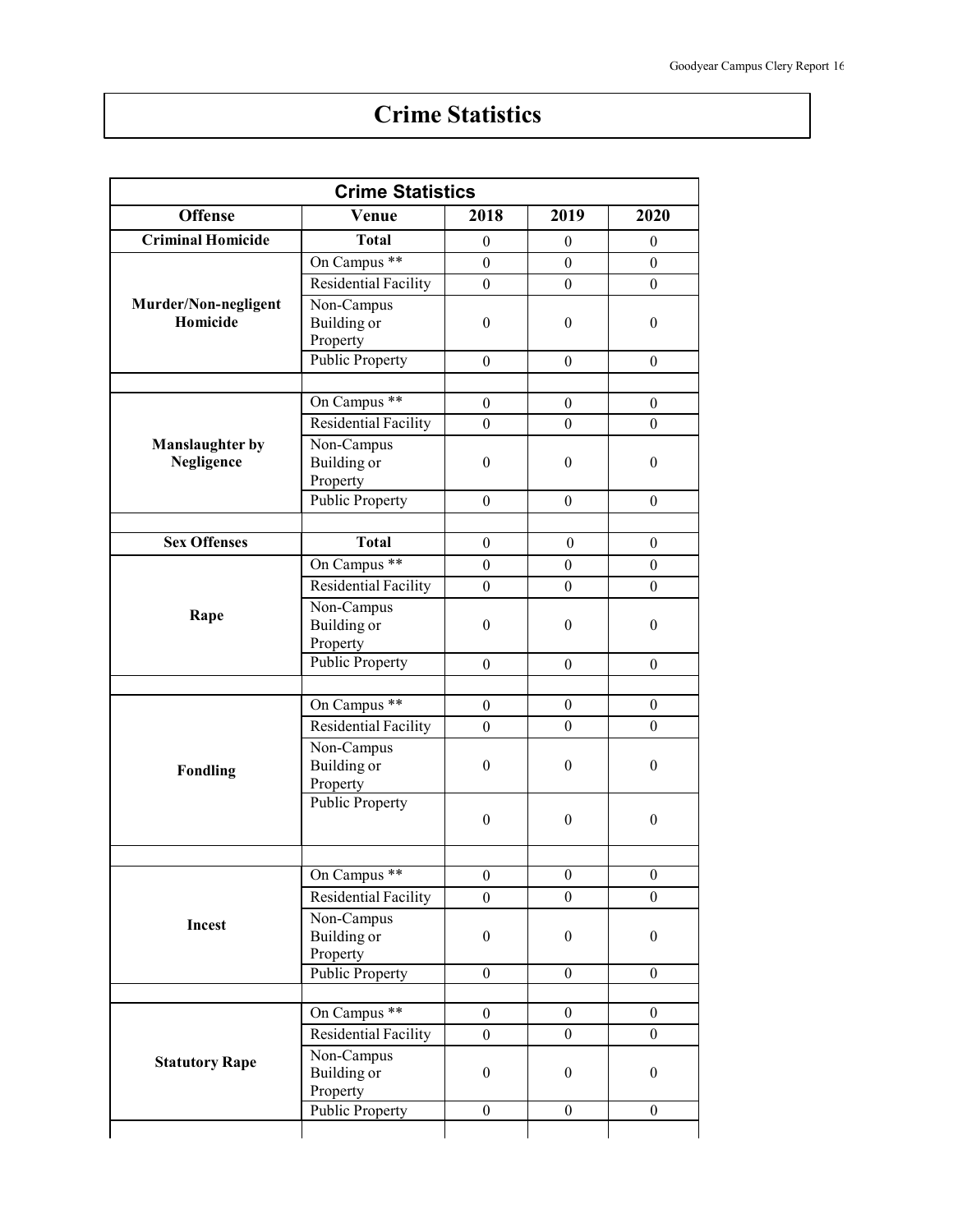| <b>Offense</b>                               | Venue                                        | 2018             | 2019             | 2020             |
|----------------------------------------------|----------------------------------------------|------------------|------------------|------------------|
| <b>Robbery</b>                               | <b>Total</b>                                 | $\overline{0}$   | $\mathbf{0}$     | 0                |
|                                              | On Campus **                                 | $\boldsymbol{0}$ | $\mathbf{0}$     | 0                |
|                                              | Residential Facility                         | $\overline{0}$   | $\overline{0}$   | 0                |
| Firearm                                      | Non-Campus<br><b>Building</b> or<br>Property | $\theta$         | $\boldsymbol{0}$ | 0                |
|                                              | <b>Public Property</b>                       | $\mathbf{0}$     | $\overline{0}$   | 0                |
|                                              |                                              |                  |                  |                  |
|                                              | On Campus **                                 | $\mathbf{0}$     | $\boldsymbol{0}$ | $\mathbf 0$      |
|                                              | <b>Residential Facility</b>                  | $\boldsymbol{0}$ | $\boldsymbol{0}$ | 0                |
| <b>Knife or Cutting</b><br><b>Instrument</b> | Non-Campus<br>Building or<br>Property        | $\theta$         | $\boldsymbol{0}$ | 0                |
|                                              | <b>Public Property</b>                       | $\mathbf{0}$     | $\boldsymbol{0}$ | 0                |
|                                              |                                              |                  |                  |                  |
|                                              | On Campus **                                 | $\boldsymbol{0}$ | $\boldsymbol{0}$ | 0                |
|                                              | Residential Facility                         | $\mathbf{0}$     | $\mathbf{0}$     | 0                |
| <b>Other Dangerous</b><br>Weapon             | Non-Campus<br>Building or<br>Property        | $\theta$         | $\boldsymbol{0}$ | 0                |
|                                              | <b>Public Property</b>                       | $\mathbf{0}$     | $\boldsymbol{0}$ | 0                |
|                                              |                                              |                  |                  |                  |
|                                              | On Campus **                                 | $\boldsymbol{0}$ | $\boldsymbol{0}$ | $\mathbf 0$      |
|                                              | <b>Residential Facility</b>                  | $\boldsymbol{0}$ | $\mathbf{0}$     | 0                |
| Strong-arm                                   | Non-Campus<br>Building or<br>Property        | $\mathbf{0}$     | $\boldsymbol{0}$ | 0                |
|                                              | <b>Public Property</b>                       | $\boldsymbol{0}$ | $\boldsymbol{0}$ | 0                |
| <b>Aggravated Assault</b>                    | <b>Total</b>                                 | $\boldsymbol{0}$ | $\boldsymbol{0}$ | $\boldsymbol{0}$ |
|                                              | On Campus **                                 | $\boldsymbol{0}$ | $\boldsymbol{0}$ | $\boldsymbol{0}$ |
|                                              | Residential Facility                         | $\boldsymbol{0}$ | $\overline{0}$   | $\boldsymbol{0}$ |
| Firearm                                      | Non-Campus<br>Building or<br>Property        | $\boldsymbol{0}$ | $\boldsymbol{0}$ | $\boldsymbol{0}$ |
|                                              | <b>Public Property</b>                       | $\theta$         | $\boldsymbol{0}$ | $\boldsymbol{0}$ |
|                                              |                                              |                  |                  |                  |
|                                              | On Campus <sup>**</sup>                      | $\mathbf{0}$     | $\boldsymbol{0}$ | 0                |
|                                              | <b>Residential Facility</b>                  | $\mathbf{0}$     | $\overline{0}$   | 0                |
| <b>Knife or Cutting</b><br>Instrument        | Non-Campus<br>Building or<br>Property        | $\boldsymbol{0}$ | $\mathbf{0}$     | 0                |
|                                              | <b>Public Property</b>                       | $\boldsymbol{0}$ | $\boldsymbol{0}$ | 0                |
|                                              |                                              |                  |                  |                  |
|                                              | On Campus **                                 | $\mathbf{0}$     | $\mathbf{0}$     | 0                |
|                                              | <b>Residential Facility</b>                  | $\mathbf{0}$     | $\overline{0}$   | 0                |
| <b>Other Dangerous</b><br>Weapon             | Non-Campus<br>Building or                    | $\overline{0}$   | $\mathbf{0}$     | 0                |
|                                              | Property                                     |                  |                  |                  |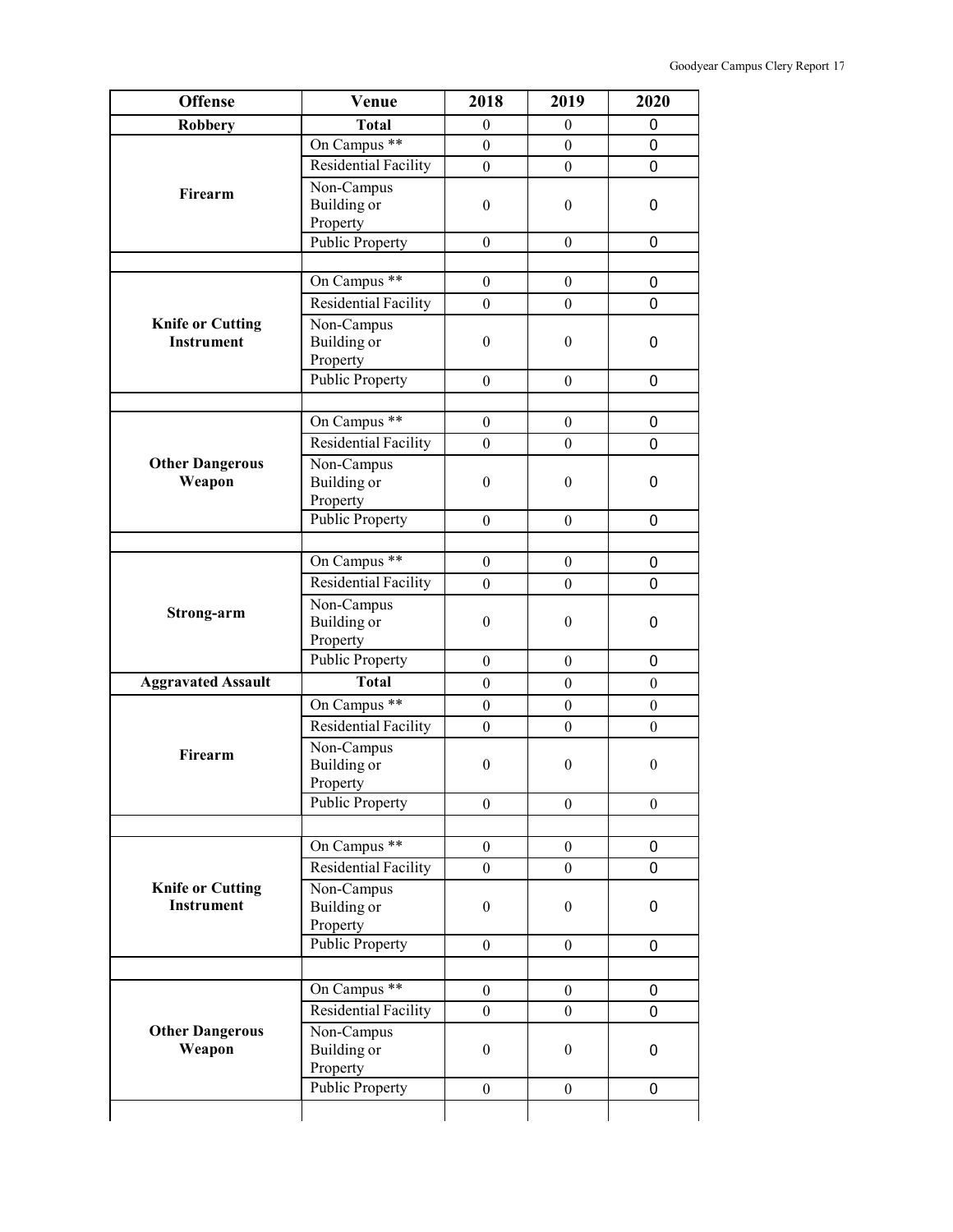| <b>Offense</b>                  | Venue                                        | 2018             | 2019             | 2020             |
|---------------------------------|----------------------------------------------|------------------|------------------|------------------|
|                                 | On Campus **                                 | $\theta$         | $\theta$         | $\mathbf{0}$     |
|                                 | Residential Facility                         | $\mathbf{0}$     | $\theta$         | $\overline{0}$   |
| <b>Hands/Fist/Feet</b>          | Non-Campus                                   |                  |                  |                  |
|                                 | <b>Building</b> or                           | $\boldsymbol{0}$ | $\boldsymbol{0}$ | $\boldsymbol{0}$ |
|                                 | Property                                     |                  |                  |                  |
|                                 | <b>Public Property</b>                       | $\boldsymbol{0}$ | $\theta$         | $\boldsymbol{0}$ |
|                                 |                                              |                  |                  |                  |
| <b>Burglary</b>                 | <b>Total</b>                                 | $\boldsymbol{0}$ | $\mathbf{1}$     | $\boldsymbol{0}$ |
|                                 | On Campus **                                 | $\mathbf{0}$     | $\mathbf{1}$     | $\boldsymbol{0}$ |
|                                 | <b>Residential Facility</b>                  | $\boldsymbol{0}$ | $\boldsymbol{0}$ | $\boldsymbol{0}$ |
| <b>Forcible Entry</b>           | Non-Campus<br><b>Building</b> or<br>Property | $\boldsymbol{0}$ | $\theta$         | $\boldsymbol{0}$ |
|                                 | <b>Public Property</b>                       | $\theta$         | $\theta$         | $\boldsymbol{0}$ |
|                                 |                                              |                  |                  |                  |
|                                 | On Campus **                                 | $\boldsymbol{0}$ | $\boldsymbol{0}$ | $\boldsymbol{0}$ |
|                                 | <b>Residential Facility</b>                  | $\overline{0}$   | $\theta$         | $\boldsymbol{0}$ |
| <b>Unlawful Entry - No</b>      | Non-Campus                                   |                  |                  |                  |
| Force                           | <b>Building</b> or<br>Property               | $\boldsymbol{0}$ | $\boldsymbol{0}$ | $\boldsymbol{0}$ |
|                                 | <b>Public Property</b>                       | $\boldsymbol{0}$ | $\theta$         | $\boldsymbol{0}$ |
|                                 |                                              |                  |                  |                  |
|                                 | On Campus **                                 | $\boldsymbol{0}$ | $\theta$         | 0                |
|                                 | <b>Residential Facility</b>                  | $\mathbf{0}$     | $\overline{0}$   | 0                |
| <b>Attempted Forcible Entry</b> | Non-Campus<br>Building or<br>Property        | $\boldsymbol{0}$ | $\boldsymbol{0}$ | 0                |
|                                 | Public Property                              | $\boldsymbol{0}$ | $\boldsymbol{0}$ | 0                |
|                                 |                                              |                  |                  |                  |
| <b>Motor Vehicle Theft</b>      | <b>Total</b>                                 | $\boldsymbol{0}$ | $\boldsymbol{0}$ | $\boldsymbol{0}$ |
|                                 | On Campus **                                 | $\boldsymbol{0}$ | $\boldsymbol{0}$ | $\boldsymbol{0}$ |
|                                 | <b>Residential Facility</b>                  | $\boldsymbol{0}$ | $\boldsymbol{0}$ | $\boldsymbol{0}$ |
|                                 | Non-Campus                                   |                  |                  |                  |
| <b>Automobiles</b>              | Building or                                  | $\boldsymbol{0}$ | $\boldsymbol{0}$ | $\boldsymbol{0}$ |
|                                 | Property                                     |                  |                  |                  |
|                                 | <b>Public Property</b>                       | $\boldsymbol{0}$ | $\boldsymbol{0}$ | $\overline{0}$   |
|                                 |                                              |                  |                  |                  |
|                                 | On Campus **                                 | $\mathbf{0}$     | $\overline{0}$   | $\overline{0}$   |
|                                 | <b>Residential Facility</b>                  | $\boldsymbol{0}$ | $\boldsymbol{0}$ | $\boldsymbol{0}$ |
| <b>Trucks/Buses</b>             | Non-Campus                                   |                  |                  |                  |
|                                 | Building or<br>Property                      | $\boldsymbol{0}$ | $\boldsymbol{0}$ | $\boldsymbol{0}$ |
|                                 | <b>Public Property</b>                       | $\boldsymbol{0}$ | $\boldsymbol{0}$ | $\boldsymbol{0}$ |
|                                 |                                              |                  |                  |                  |
|                                 | On Campus **                                 | $\boldsymbol{0}$ | $\boldsymbol{0}$ | $\boldsymbol{0}$ |
|                                 | Residential Facility                         | $\boldsymbol{0}$ | $\theta$         | $\overline{0}$   |
|                                 | Non-Campus                                   |                  |                  |                  |
| <b>Other Vehicles</b>           | Building or<br>Property                      | $\boldsymbol{0}$ | $\theta$         | $\boldsymbol{0}$ |
|                                 | <b>Public Property</b>                       | $\mathbf{0}$     | $\boldsymbol{0}$ | $\boldsymbol{0}$ |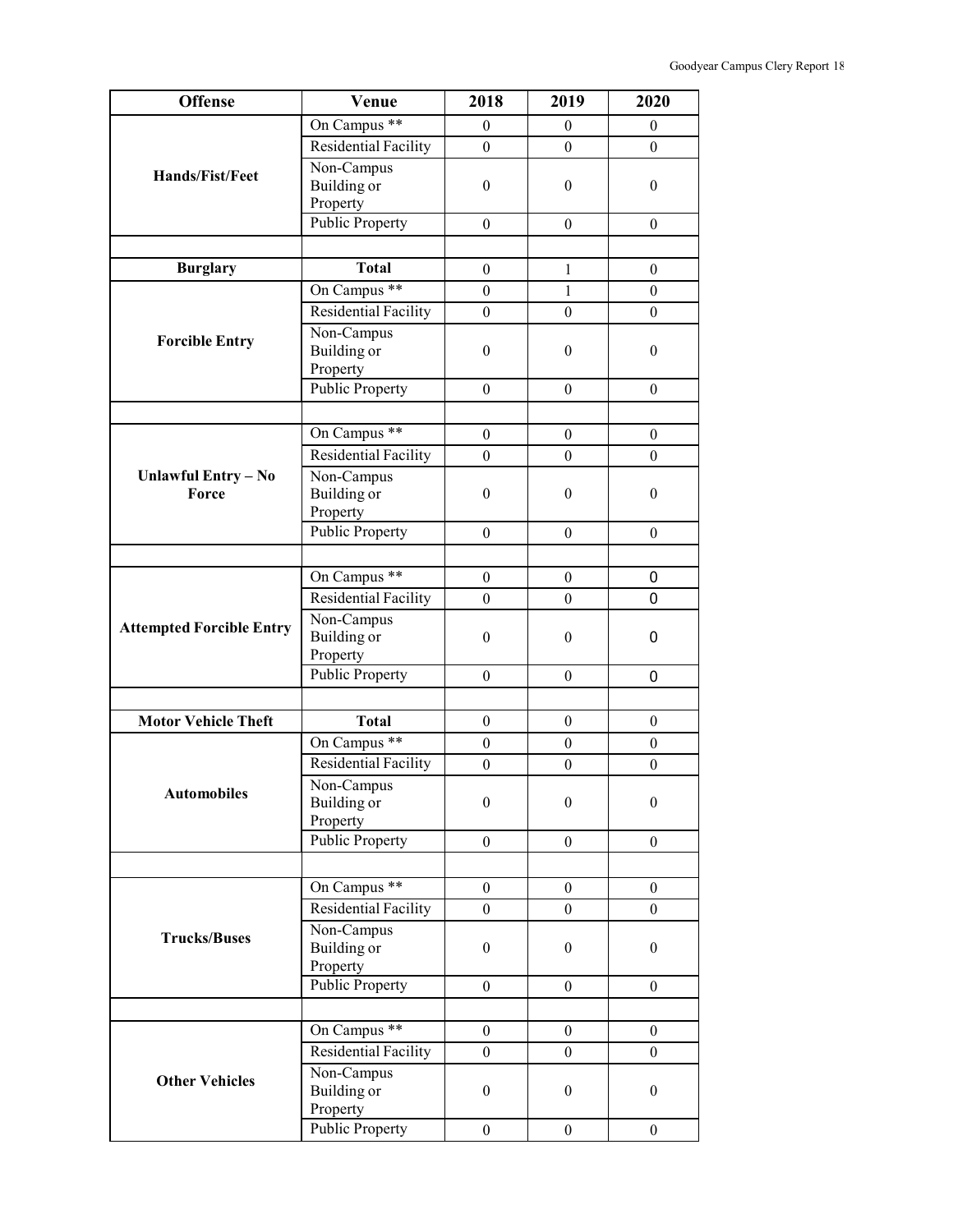| <b>Offense</b>            | Venue                                        | 2018             | 2019             | 2020             |
|---------------------------|----------------------------------------------|------------------|------------------|------------------|
| <b>Arson</b>              | <b>Total</b>                                 | $\theta$         | $\boldsymbol{0}$ | $\boldsymbol{0}$ |
| <b>Structural</b>         | On Campus **                                 | $\boldsymbol{0}$ | $\boldsymbol{0}$ | $\overline{0}$   |
|                           | Residential Facility                         | $\boldsymbol{0}$ | $\boldsymbol{0}$ | $\boldsymbol{0}$ |
|                           | Non-Campus<br><b>Building</b> or<br>Property | $\boldsymbol{0}$ | $\boldsymbol{0}$ | $\boldsymbol{0}$ |
|                           | <b>Public Property</b>                       | $\theta$         | $\boldsymbol{0}$ | $\boldsymbol{0}$ |
|                           |                                              |                  |                  |                  |
|                           | On Campus **                                 | $\boldsymbol{0}$ | $\boldsymbol{0}$ | $\boldsymbol{0}$ |
|                           | <b>Residential Facility</b>                  | $\boldsymbol{0}$ | $\boldsymbol{0}$ | $\boldsymbol{0}$ |
| <b>Mobile</b>             | Non-Campus<br>Building or<br>Property        | $\boldsymbol{0}$ | $\boldsymbol{0}$ | $\boldsymbol{0}$ |
|                           | <b>Public Property</b>                       | $\mathbf{0}$     | $\boldsymbol{0}$ | $\boldsymbol{0}$ |
|                           |                                              |                  |                  |                  |
|                           | On Campus <sup>**</sup>                      | $\boldsymbol{0}$ | $\boldsymbol{0}$ | $\mathbf{0}$     |
|                           | <b>Residential Facility</b>                  | $\boldsymbol{0}$ | $\boldsymbol{0}$ | $\boldsymbol{0}$ |
| Other                     | Non-Campus<br>Building or<br>Property        | $\boldsymbol{0}$ | $\boldsymbol{0}$ | $\boldsymbol{0}$ |
|                           | <b>Public Property</b>                       | $\mathbf{0}$     | $\boldsymbol{0}$ | $\boldsymbol{0}$ |
|                           |                                              |                  |                  |                  |
| <b>Hate Crimes</b>        | <b>Total</b>                                 | $\boldsymbol{0}$ | $\boldsymbol{0}$ | $\boldsymbol{0}$ |
|                           | On Campus **                                 | $\boldsymbol{0}$ | $\boldsymbol{0}$ | $\boldsymbol{0}$ |
|                           | <b>Residential Facility</b>                  | $\boldsymbol{0}$ | $\boldsymbol{0}$ | $\boldsymbol{0}$ |
| Race                      | Non-Campus<br>Building or<br>Property        | $\boldsymbol{0}$ | $\boldsymbol{0}$ | $\boldsymbol{0}$ |
|                           | <b>Public Property</b>                       | $\boldsymbol{0}$ | $\boldsymbol{0}$ | $\boldsymbol{0}$ |
|                           |                                              |                  |                  |                  |
|                           | On Campus **                                 | $\boldsymbol{0}$ | $\boldsymbol{0}$ | $\boldsymbol{0}$ |
|                           | <b>Residential Facility</b>                  | $\boldsymbol{0}$ | $\boldsymbol{0}$ | $\mathbf{0}$     |
| Religion                  | Non-Campus<br>Building or<br>Property        | $\boldsymbol{0}$ | $\boldsymbol{0}$ | $\boldsymbol{0}$ |
|                           | <b>Public Property</b>                       | $\boldsymbol{0}$ | $\boldsymbol{0}$ | $\boldsymbol{0}$ |
|                           |                                              |                  |                  |                  |
|                           | On Campus **                                 | $\mathbf{0}$     | $\mathbf{0}$     | $\theta$         |
|                           | Residential Facility                         | $\mathbf{0}$     | $\overline{0}$   | $\overline{0}$   |
| <b>Sexual Orientation</b> | Non-Campus<br>Building or<br>Property        | $\boldsymbol{0}$ | $\boldsymbol{0}$ | $\boldsymbol{0}$ |
|                           | <b>Public Property</b>                       | $\theta$         | $\theta$         | $\theta$         |
|                           |                                              |                  |                  |                  |
|                           | On Campus <sup>**</sup>                      | $\boldsymbol{0}$ | $\boldsymbol{0}$ | $\boldsymbol{0}$ |
|                           | Residential Facility                         | $\boldsymbol{0}$ | $\boldsymbol{0}$ | $\overline{0}$   |
| Gender                    | Non-Campus<br>Building or<br>Property        | $\boldsymbol{0}$ | $\boldsymbol{0}$ | $\boldsymbol{0}$ |
|                           | <b>Public Property</b>                       | $\boldsymbol{0}$ | $\boldsymbol{0}$ | $\overline{0}$   |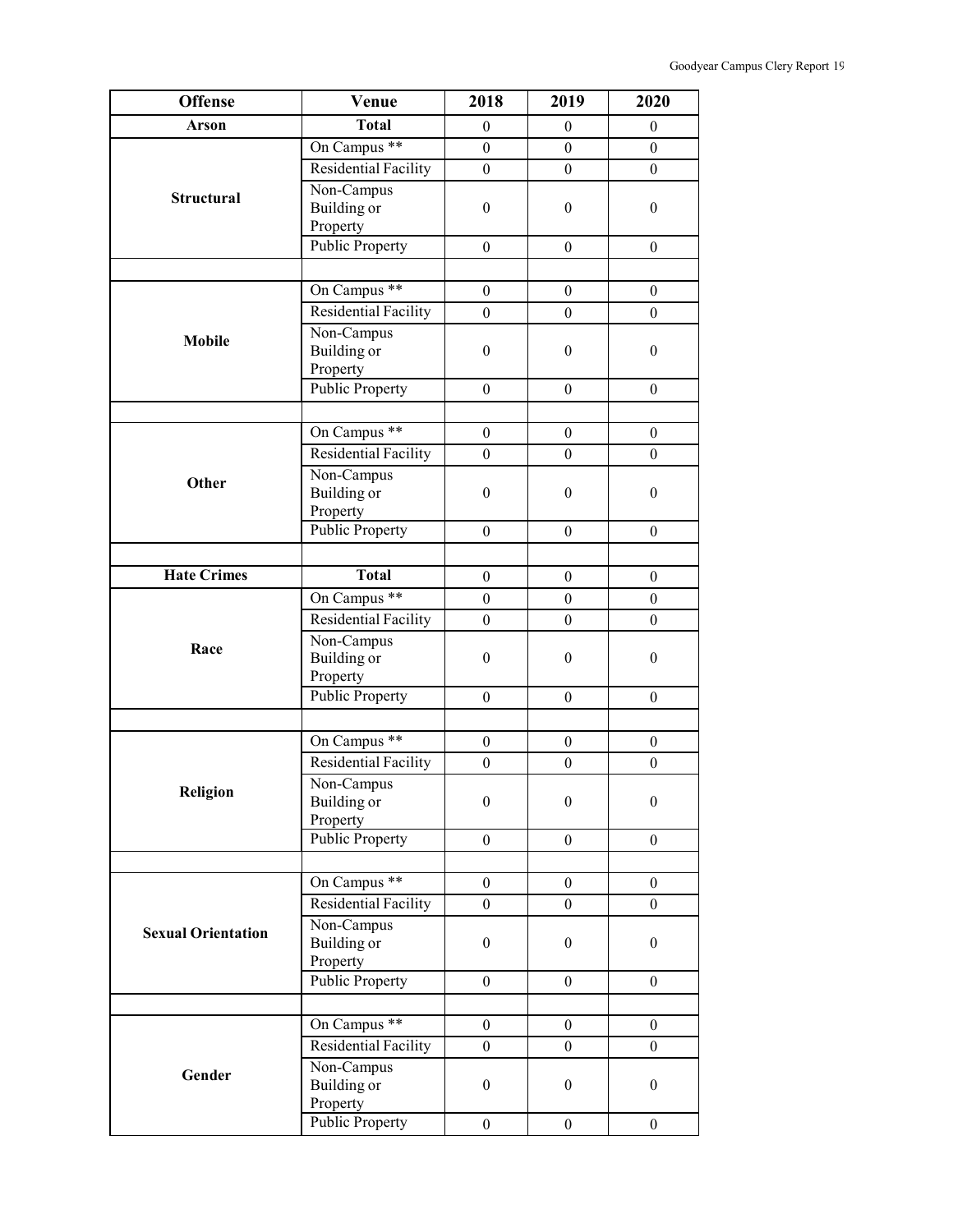| <b>Offense</b>                | Venue                              | 2018             | 2019                         | 2020             |
|-------------------------------|------------------------------------|------------------|------------------------------|------------------|
|                               | On Campus <sup>**</sup>            | $\boldsymbol{0}$ | $\mathbf{0}$                 | $\overline{0}$   |
|                               | Residential Facility               | $\boldsymbol{0}$ | $\boldsymbol{0}$             | $\mathbf{0}$     |
|                               | Non-Campus                         |                  |                              |                  |
| <b>Gender Identity</b>        | Building or                        | $\boldsymbol{0}$ | $\boldsymbol{0}$             | $\boldsymbol{0}$ |
|                               | Property                           |                  |                              |                  |
|                               | <b>Public Property</b>             | $\theta$         | $\theta$                     | $\theta$         |
|                               |                                    |                  |                              |                  |
|                               | On Campus **                       | $\boldsymbol{0}$ | $\boldsymbol{0}$             | $\boldsymbol{0}$ |
|                               | Residential Facility               | $\boldsymbol{0}$ | $\mathbf{0}$                 | $\boldsymbol{0}$ |
| <b>Ethnicity</b>              | Non-Campus                         |                  |                              |                  |
|                               | Building or                        | $\boldsymbol{0}$ | $\theta$                     | $\boldsymbol{0}$ |
|                               | Property                           |                  |                              |                  |
|                               | Public Property                    | $\boldsymbol{0}$ | $\boldsymbol{0}$             | $\overline{0}$   |
|                               |                                    |                  |                              |                  |
|                               | On Campus **                       | $\boldsymbol{0}$ | $\boldsymbol{0}$             | $\boldsymbol{0}$ |
|                               | <b>Residential Facility</b>        | $\boldsymbol{0}$ | $\theta$                     | $\overline{0}$   |
| <b>National Origin</b>        | Non-Campus                         |                  |                              |                  |
|                               | Building or                        | $\boldsymbol{0}$ | $\boldsymbol{0}$             | $\boldsymbol{0}$ |
|                               | Property<br><b>Public Property</b> |                  |                              |                  |
|                               |                                    | $\boldsymbol{0}$ | $\boldsymbol{0}$             | $\boldsymbol{0}$ |
|                               | On Campus **                       | $\boldsymbol{0}$ |                              | $\boldsymbol{0}$ |
|                               | Residential Facility               | $\theta$         | $\boldsymbol{0}$<br>$\theta$ | $\theta$         |
|                               | Non-Campus                         |                  |                              |                  |
| <b>Disability</b>             | Building or                        | $\theta$         | $\boldsymbol{0}$             | $\boldsymbol{0}$ |
|                               | Property                           |                  |                              |                  |
|                               | <b>Public Property</b>             | $\theta$         | $\boldsymbol{0}$             | $\boldsymbol{0}$ |
|                               |                                    |                  |                              |                  |
| <b>Arrests</b>                | Totals                             | 0                | 0                            | 0                |
|                               | On Campus <sup>**</sup>            | $\boldsymbol{0}$ | $\boldsymbol{0}$             | $\boldsymbol{0}$ |
|                               | <b>Residential Facility</b>        | $\boldsymbol{0}$ | $\boldsymbol{0}$             | $\boldsymbol{0}$ |
|                               | Non-Campus                         |                  |                              |                  |
| <b>Liquor Law Violations</b>  | Building or                        | $\overline{0}$   | $\overline{0}$               | $\overline{0}$   |
|                               | Property                           |                  |                              |                  |
|                               | <b>Public Property</b>             | $\boldsymbol{0}$ | $\boldsymbol{0}$             | $\boldsymbol{0}$ |
|                               |                                    |                  |                              |                  |
|                               | On Campus **                       | $\boldsymbol{0}$ | $\boldsymbol{0}$             | $\boldsymbol{0}$ |
|                               | <b>Residential Facility</b>        | $\boldsymbol{0}$ | $\boldsymbol{0}$             | $\boldsymbol{0}$ |
| <b>Drug Law Violations</b>    | Non-Campus                         |                  |                              |                  |
|                               | Building or                        | $\boldsymbol{0}$ | $\theta$                     | $\boldsymbol{0}$ |
|                               | Property                           |                  |                              |                  |
|                               | <b>Public Property</b>             | $\theta$         | $\theta$                     | $\theta$         |
|                               |                                    |                  |                              |                  |
|                               | On Campus <sup>**</sup>            | $\boldsymbol{0}$ | $\boldsymbol{0}$             | $\boldsymbol{0}$ |
|                               | Residential Facility               | $\boldsymbol{0}$ | $\boldsymbol{0}$             | $\boldsymbol{0}$ |
| <b>Weapons Law Violations</b> | Non-Campus<br><b>Building</b> or   | $\boldsymbol{0}$ | $\boldsymbol{0}$             | $\boldsymbol{0}$ |
|                               | Property                           |                  |                              |                  |
|                               | <b>Public Property</b>             | $\boldsymbol{0}$ | $\boldsymbol{0}$             | $\theta$         |
|                               |                                    |                  |                              |                  |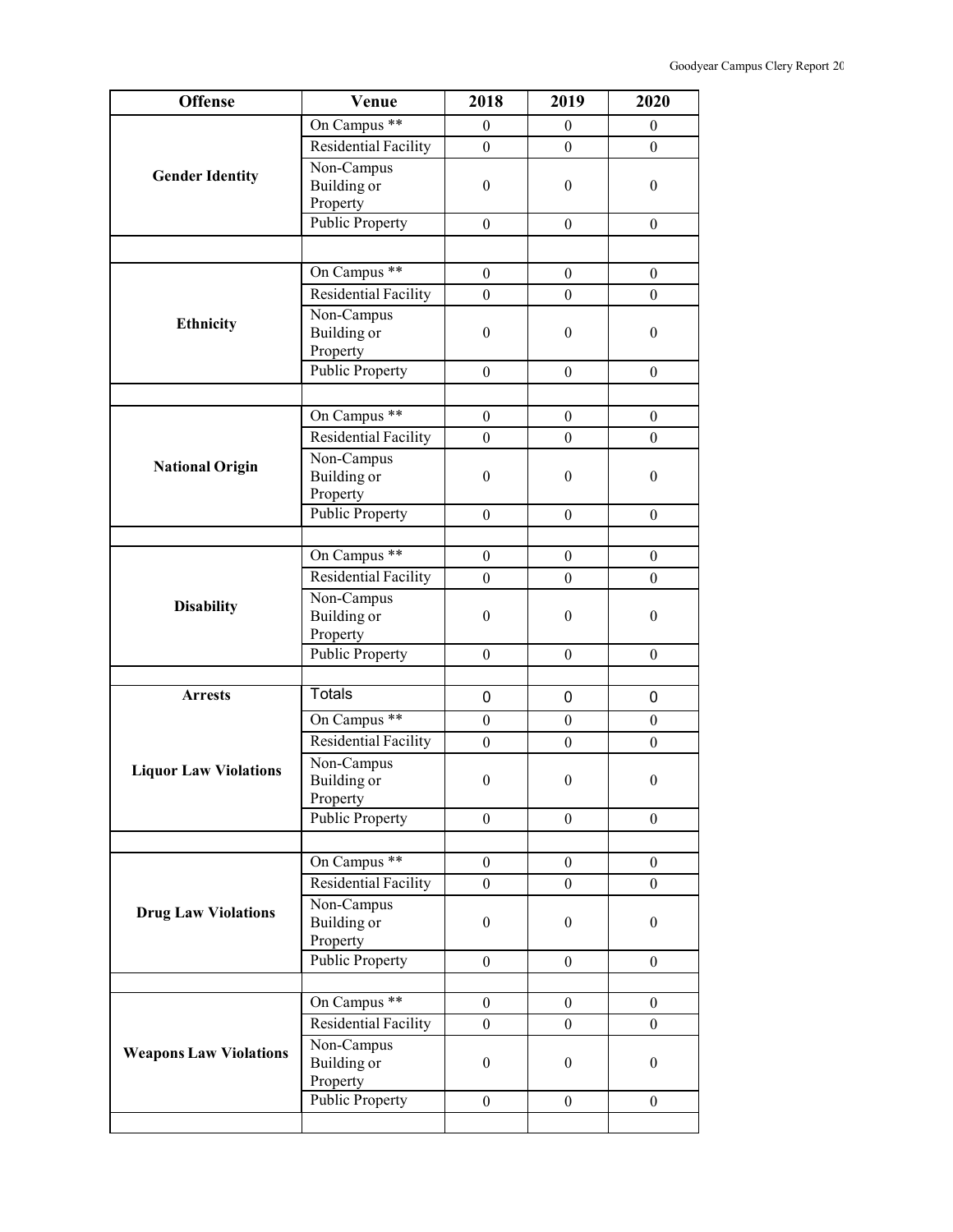| <b>Offense</b>                | <b>Venue</b>                          | 2018     | 2019             | 2020     |
|-------------------------------|---------------------------------------|----------|------------------|----------|
| <b>Disciplinary Referrals</b> | <b>TOTAL</b>                          | $\theta$ | $\theta$         | $\theta$ |
|                               | On Campus **                          | $\theta$ | $\theta$         | $\theta$ |
|                               | Residential Facility                  | $\theta$ | $\boldsymbol{0}$ | $\theta$ |
| <b>Liquor Law Violations</b>  | Non-Campus<br>Building or<br>Property | $\theta$ | $\theta$         | $\theta$ |
|                               | <b>Public Property</b>                | $\theta$ | $\theta$         | $\theta$ |
|                               |                                       |          |                  |          |
| <b>Drug Law Violations</b>    | On Campus **                          | $\theta$ | $\theta$         | $\theta$ |
|                               | Residential Facility                  | $\theta$ | $\theta$         | $\theta$ |
|                               | Non-Campus<br>Building or<br>Property | $\theta$ | $\theta$         | $\theta$ |
|                               | <b>Public Property</b>                | $\theta$ | $\theta$         | $\theta$ |
|                               |                                       |          |                  |          |
|                               | On Campus **                          | $\theta$ | $\theta$         | $\theta$ |
| <b>Weapons Law Violations</b> | <b>Residential Facility</b>           | $\theta$ | $\theta$         | $\theta$ |
|                               | Non-Campus<br>Building or<br>Property | $\Omega$ | $\theta$         | $\theta$ |
|                               | <b>Public Property</b>                | $\theta$ | $\theta$         | $\theta$ |

| 2020     |
|----------|
| $\theta$ |
| $\theta$ |
| $\Omega$ |
| $\theta$ |
| $\Omega$ |
| $\theta$ |
| $\Omega$ |
| $\theta$ |
| $\theta$ |
| $\theta$ |
| $\theta$ |
| $\theta$ |
|          |